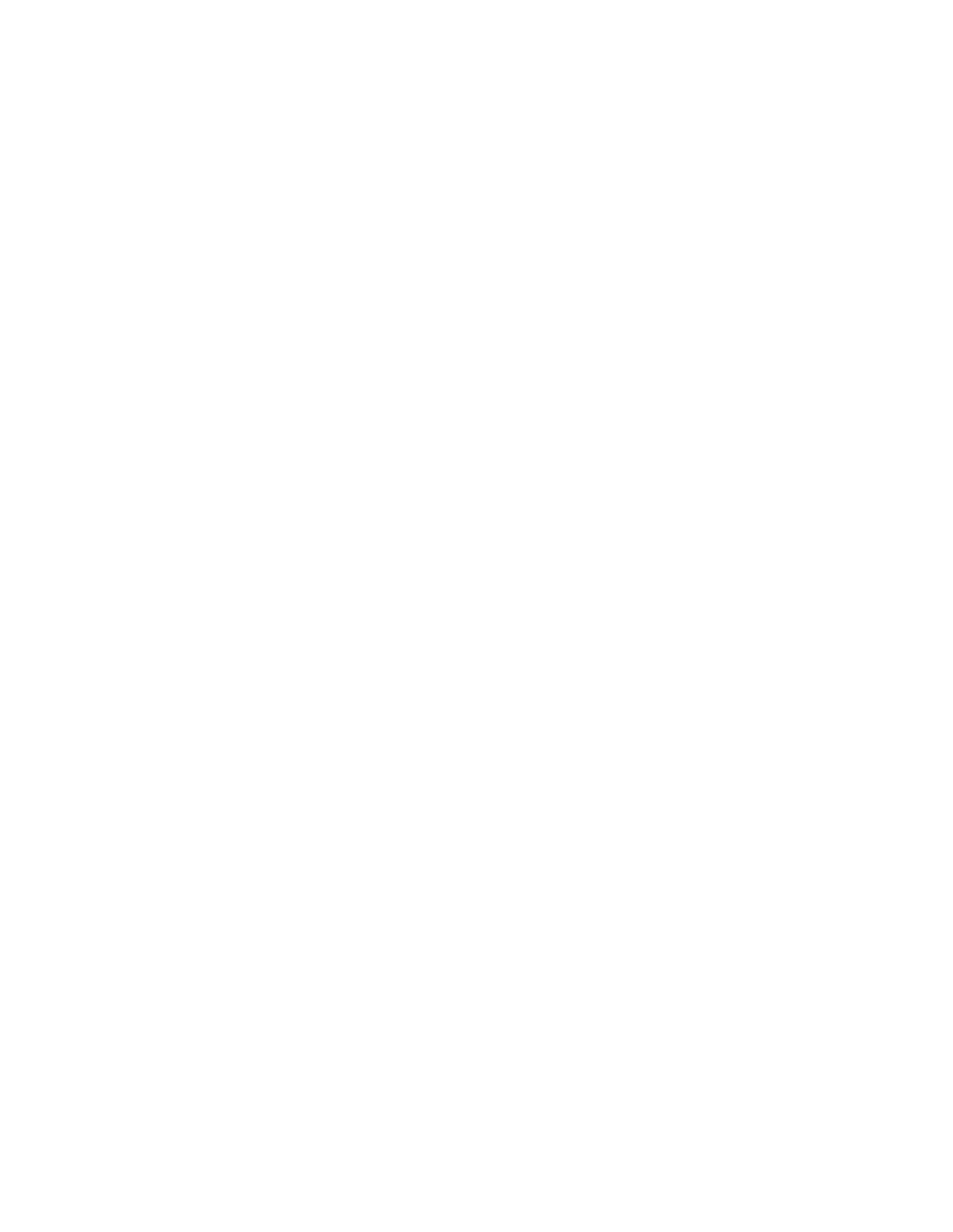## **Table of Contents**

| Appendix B: List of Documents Reviewed by Auditors------------------------ 30 |  |  |  |
|-------------------------------------------------------------------------------|--|--|--|
|                                                                               |  |  |  |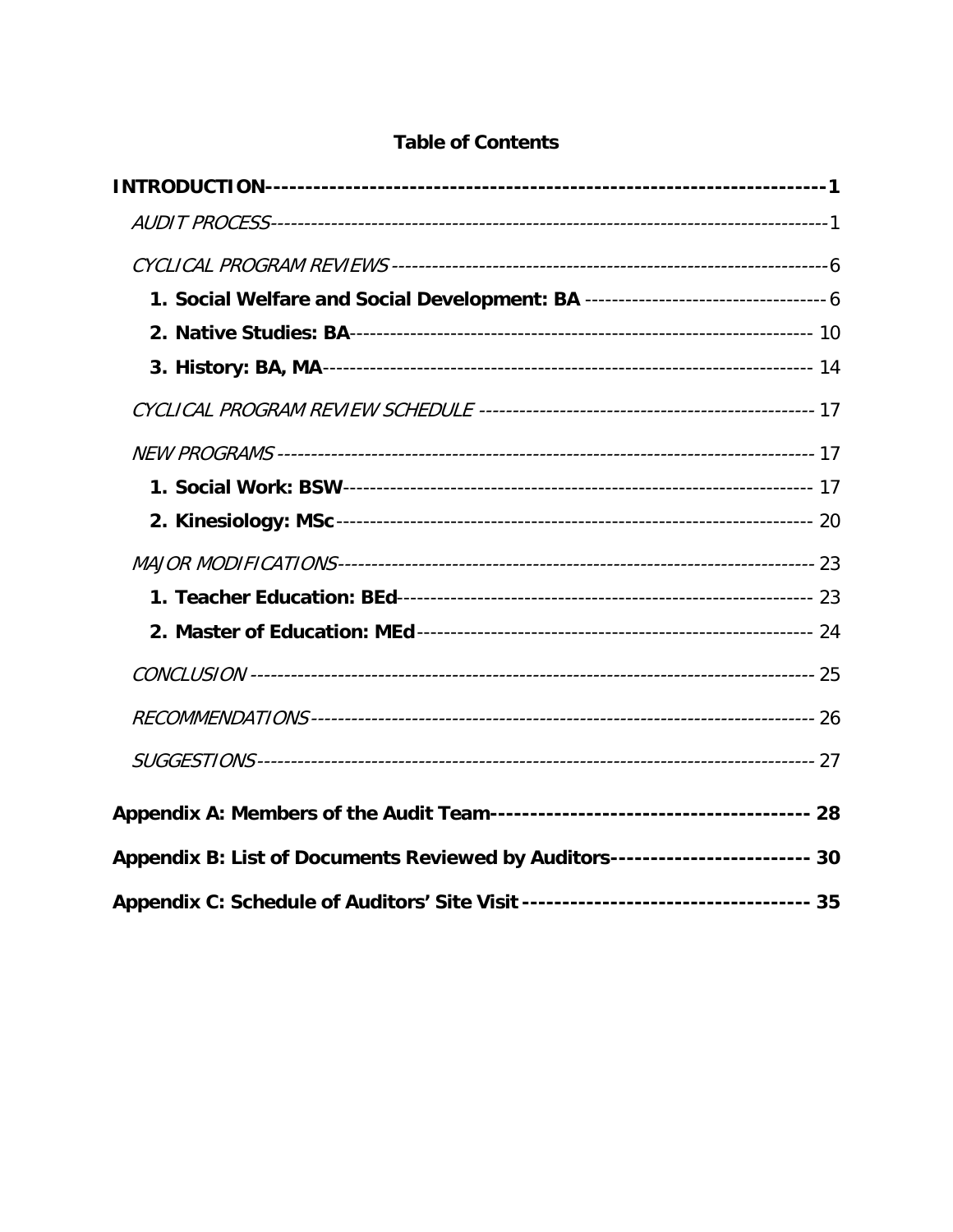#### <span id="page-3-0"></span>**INTRODUCTION**

Nipissing University, located in North Bay, received its charter as an independent University in 1992 following a period from 1967 when it was affiliated with Laurentian University and known as Nipissing University College. The earliest roots of today's university were established with the North Bay Normal School. The University has a focus primarily on undergraduate education including programs in arts, science, professional programs including for example, teacher education, social work, business and nursing. Graduate programs are offered in Education (including Master's and a PhD program) and in History, Environmental Sciences/Studies and Mathematics.

Nipissing University offers programs through three faculties: Arts and Science; Education; and Applied and Professional Studies. Some of its programs are also available at off-site locations in Muskoka and Brantford. Total student enrolment as reported in fall 2103 was just over 4000 students, with 3387 in undergraduate programs, 81 in Master's level programs and 20 in the PhD program in Education.

Nipissing University is one of three universities to be audited in the third year of this first cycle of quality assurance audits under the Quality Assurance Framework (QAF). The University was audited under the Undergraduate Program Review Audit Committee (UPRAC) in 1999; with its second UPRAC audit taking place in 2006. The timetable for audits under the QAF was based on the timetable in place for UPRAC.

The auditors recognize and very much appreciated the enormous institutional commitment of time and human resources to ensure the preparation of all the documents required for the audit and also the willingness of those involved in the audit process in providing the audit team with additional information during the course of the audit. The audit team was impressed by the willingness of the Senior Administrative Team to discuss both the opportunities and the challenges of moving to the new Institutional Quality Assurance Process (IQAP). We would particularly like to thank Anne Bolger and Jamie Graham for their kindness and attention to details that made our site visit both pleasant and effective.

## <span id="page-3-1"></span>**AUDIT PROCESS**

The QAF specifies that each university in Ontario will be audited once every eight years with the objective of determining whether or not the institution, since the last audit, has complied with the provisions of its Institutional Quality Assurance Process (IQAP) for Cyclical Program Reviews as ratified by the Ontario Universities Council on Quality Assurance (Quality Council).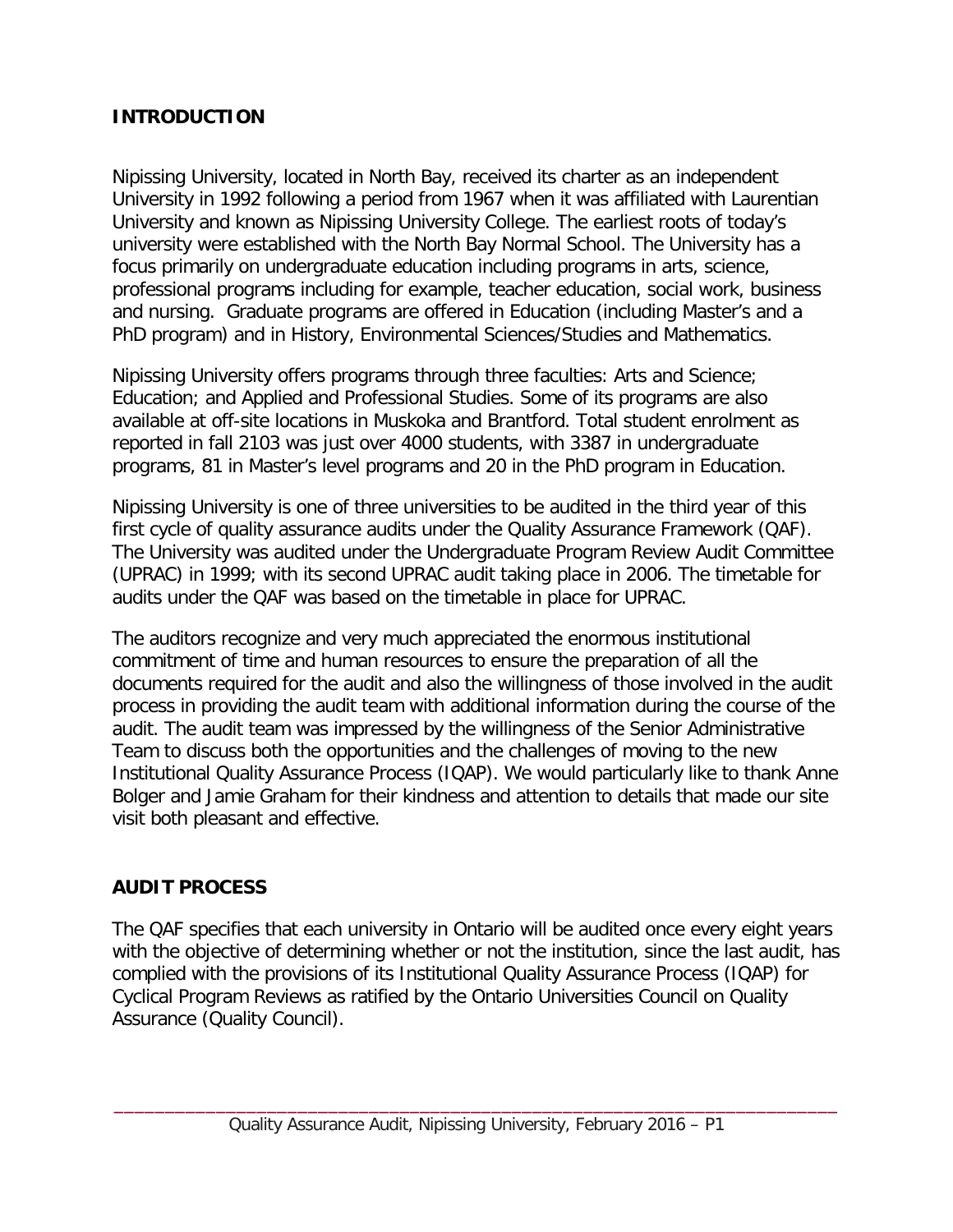The Quality Council establishes a panel of auditors in collaboration with the Ontario Council of Academic Vice-Presidents (OCAV) (QAF 5.1).

## **A. Assignment of no fewer than three auditors**

The first step in the audit process is the assignment of no fewer than three auditors, by the Executive Director of the Quality Council, to conduct the institutional audit (QAF 5.2.1). The auditors selected are at arm's-length from the institution that is undergoing the audit. They are accompanied on the audit visit by member(s) of the Quality Assurance Secretariat. The following comprised the audit team for the Nipissing University audit (see brief biographical information in [Appendix A\)](#page-30-0).

- Dr. Caroline Andrew
- Dr. Paul Axelrod
- Dr. Anne-Marie Mawhiney
- Dr. Donna Woolcott, Quality Council Secretariat support
- **Ms. Hillary Barron, Quality Council Secretariat support**

## **B. Auditors' independent selection of programs for audit**

The next step in the audit process (QAF 5.2.2) involves the auditors independently selecting programs for audit, typically four undergraduate and four graduate cyclical program reviews. At least one of the undergraduate programs and one of the graduate programs will be a New Program or Major Modifications to an Existing Program approved within the period since the previous audit.

The Executive Director of the Quality Council authorizes the proposed selection, assuring, for example, a reasonable program mix. Specific programs may be added to the sample when an immediately previous audit has documented causes for concern, and when so directed in accordance with QAF 5.2.5 b. When the institution itself so requests, specific programs may also be audited. The auditors may consider, in addition to the required documentation, any other elements and related documentation stipulated by the institution in its IQAP.

The auditors selected the following Nipissing University programs for audit:

## **Cyclical Program Reviews:**

- Social Welfare and Social Development: BA
- **Native Studies: BA**
- $\blacksquare$  History: BA; MA

#### **New Programs:**

**Social Work: BSW**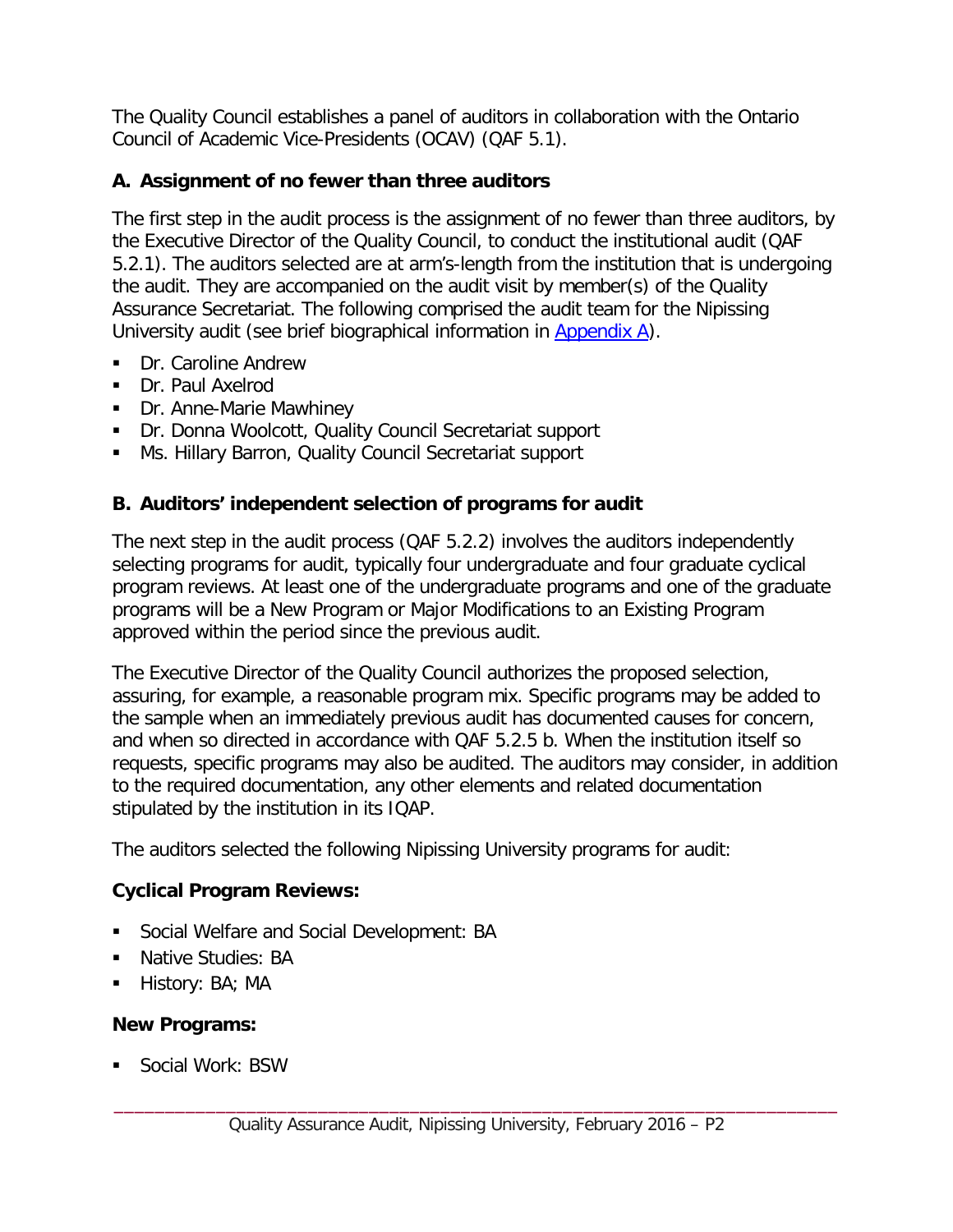Kinesiology: MSc

 $\overline{a}$ 

## **Major Modifications:**

- **Teacher Education: BEd**
- Master of Education: MEd
- Geography and Environmental Geography<sup>[1](#page-5-0)</sup>: BA; BSc

## **C. Desk audit of institutional practices**

Step 3 involves a desk audit of the institutional quality assurance practices (QAF 5.2.3). Using the institution's records of the sampled cyclical program reviews and associated documents, this audit tests whether the institution's practice conforms to its own IQAP, as ratified by the Quality Council.<sup>[2](#page-5-1)</sup> It is essential that the auditors have access to all relevant documents and information to ensure a clear understanding of the institution's practices. The desk audit serves to raise specific issues and questions to be pursued during the on-site visit and to facilitate the conduct of an effective and efficient on-site visit. The documentation to be submitted for the programs selected for audit includes all documents and other information associated with each step of the institution's IQAP, as ratified by the Quality Council and the record of any revisions of the institution's IQAP, as ratified by the Quality Council. Institutions may provide any additional documents at their discretion.

During the desk audit, the auditors will also determine whether or not the institution's web-based publication of the executive summaries of the Final Assessment Reports, and subsequent reports on the implementation of the review recommendations for the programs included in the current audit, meet the requirements of QAF 4.2.6. The auditors undertake to preserve the confidentiality required for all documentation and communications and meet all applicable requirements of the Freedom of Information and Protection of Privacy Act (FIPPA). A list of the documents reviewed by the audit team is included in Appendix B.

<span id="page-5-0"></span> $<sup>1</sup>$  The auditors selected this major modification for audit but have not included an analysis in the Audit</sup> Report because the program changes were undertaken prior to IQAP ratification.

<span id="page-5-1"></span> $2$  Changes to the institution's process and practices within the eight-year cycle are to be expected. The test of the conformity of practice with process will always be made against the ratified Institutional Quality Assurance Process that applies at the time the review is conducted.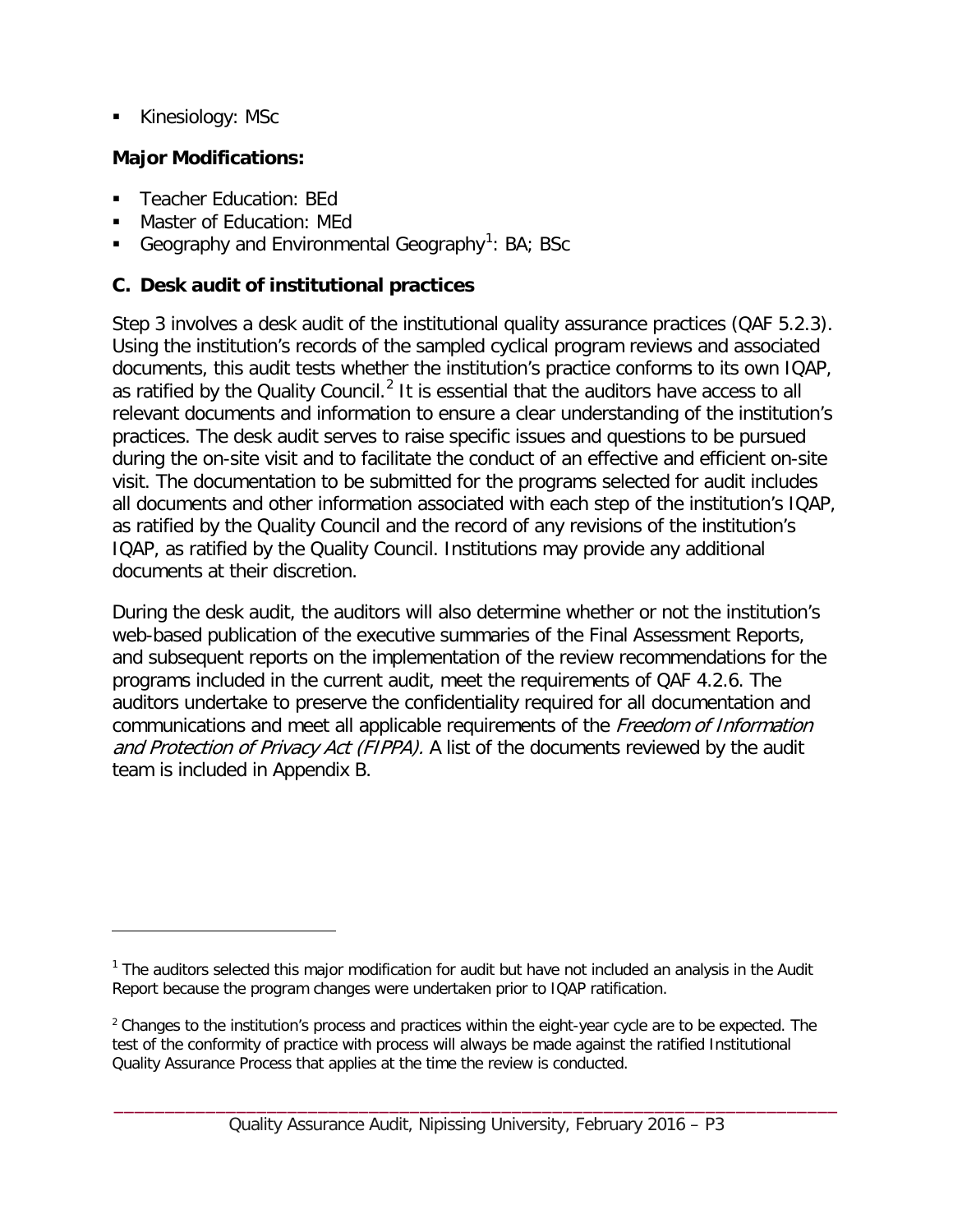## **D. On-site visit at institution**

The auditors conducted an on-site visit at Nipissing University in North Bay from March 25 to 27, 2015. The site visit schedule is included in Appendix C. The purpose of the on-site visit is for the university to answer the auditors' questions and to address information gaps that may have arisen during the desk audit. The visit allows the auditors to get "a sufficiently complete and accurate understanding of the institution's application of its IQAP so that they can meet their audit responsibilities" (QAF 5.2.4).

## **E. Preparation of audit report**

The audit report is produced following the site visit. As per QAF 5.2.5, the audit report provides a status report on the programs selected for audit. The status report will note the degree of compliance with the institution's IQAP as well as any notably effective policies or practices revealed in the course of the audit. Where appropriate, the report will make suggestions and recommendations and identify any causes for concern, as defined in QAF 5.2.5:

- **Suggestions** will be forward-looking, and are made by auditors when they identify opportunities for the institution to strengthen its quality assurance practices. Suggestions do not convey any mandatory obligations and sometimes are the means for conveying the auditors' province-wide experience in identifying good and, even on occasion, best practices. Institutions are under no obligation to implement or otherwise respond to the auditors' suggestions, though they are encouraged to do so.
- **Recommendations** are recorded in the auditors' report when they have identified failures to comply with the IQAP and/or there is misalignment between the IQAP and the Quality Assurance Framework. The institution must address these recommendations.
- **Causes for concern** are potential structural weaknesses in quality assurance practices that auditors may identify (for example, when, in two or more instances, the auditors identify inadequate follow-up monitoring; a failure to make the relevant implementation reports to the appropriate statutory authorities; or the absence of the Manual).

The auditors prepare a draft report and a summary of the principal findings suitable for publication. The Quality Council Secretariat forwards a copy of both to the institution for comment. This consultation is intended to ensure that the report and associated summary do not contain errors or omissions of fact. The institution submits a response to the draft report and associated summary within 60 days. The auditors may use this response to revise their report and/or associated summary before submitting them to the Executive Director of the Quality Council who presents them to the Audit Committee. The Audit Committee reviews the report and associated summary and recommends approval to the Quality Council (QAF 5.2.6).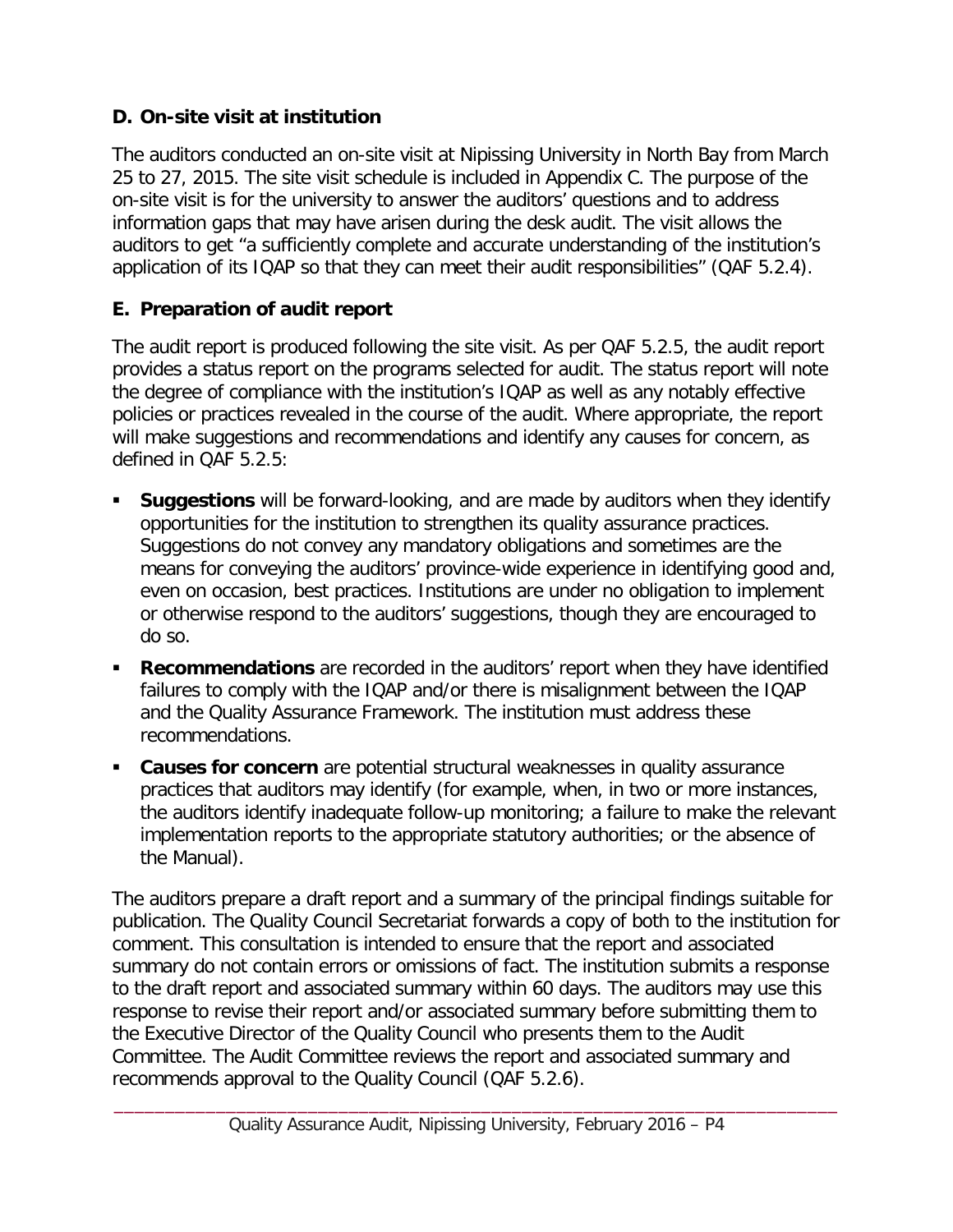The approved report and associated summary are forwarded by the Quality Council Secretariat to the institution, and to the Ontario Council of Academic Vice-Presidents (OCAV), the Council of Ontario Universities (COU) and the Ministry of Training, Colleges and Universities (MTCU) for information (QAF 5.2.7). The approved summary of the overall findings, together with a record of the recommendations, are posted on the website of the Quality Council. These are also forwarded to the institution for them to post on their website (QAF 5.2.8).

Within a year of the publication of the final audit report, the institution will inform the auditors, through the Secretariat, of the steps it has taken to address the recommendations. The auditors will draft a response commenting on the scope and adequacy of the institution's response, together with a draft summary of their commentary, suitable for publication. The auditors' response and summary are then submitted to the Audit Committee, which considers them and makes a recommendation to the Quality Council regarding the acceptability of the institutional one-year follow-up response (QAF 5.2.9). The auditors' summary of the scope and adequacy of the institution's response is posted on the Quality Council website and a copy is sent to the institution for publication on its website; copies are also sent to OCAV, COU and MTCU for information (QAF 5.2.10).

## **STATUS REPORT ON PROGRAMS AUDITED**

This section of the report provides details of the audit results for each of the sampled programs audited. In each case, the report identifies any gaps in compliance with Nipissing University's Institutional Quality Assurance Process (NU-IQAP) as well as examples of notably effective policies and practices. The report on each review contains suggestions and recommendations, as appropriate. Nipissing University's IQAP came into effect when it was ratified by the Quality Council in June 2011. Following some changes by the University, the IQAP was re-ratified in June 2013. The Provost and Vice-President, Academic and Research (hereafter cited as VPAR) is the administrative authority responsible for the University's quality assurance policy and procedures for new and existing programs and is Nipissing University's authoritative contact for the Quality Council.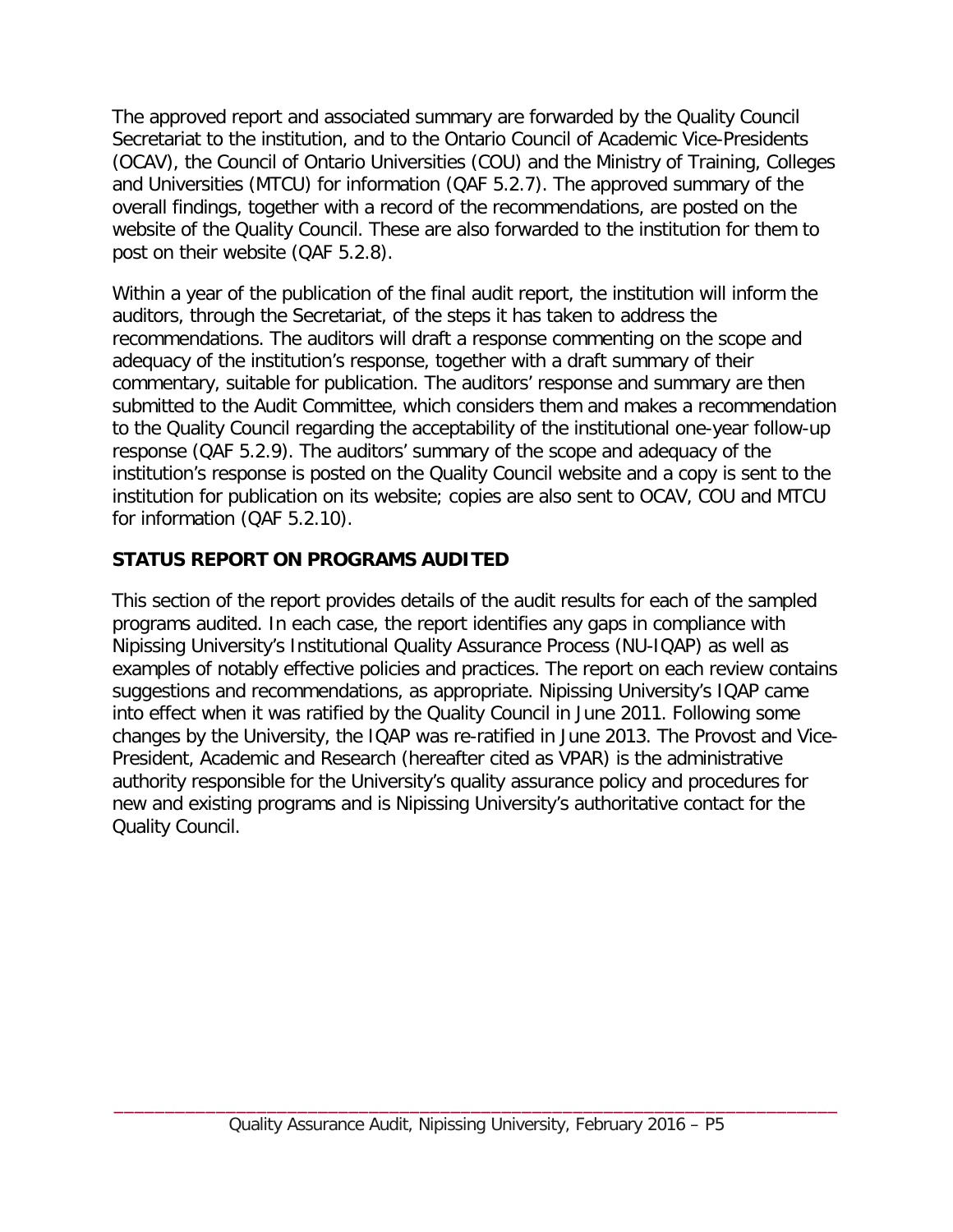# **CYCLICAL PROGRAM REVIEWS**

# <span id="page-8-0"></span>**1. Social Welfare and Social Development: BA**

# **Introduction:**

Social Welfare and Social Development, known simply as "Social Welfare" until 2008, was created as a 3-year degree in 1986. A 4-year double major was added in 2008, and in 2012-13, a 4-year Honours Specialization was added (a "Single Major," under former nomenclature). An enormous amount of program planning and development has occurred since 2012, and has been done in a way that complements the proposed creation of a Bachelor of Social Work program.

## **Initial Notification:**

NU-IQAP v1 was in effect at the time of this cyclical program review. Page 7 states that, "The Office of the VPAR will notify the academic units responsible for review one year in advance of the commencement of the review. This follows consultation by the VPAR with the Deans and the Senate Committee on Policy and Planning (hereafter referred to as PPC)." According to the program coordinator, notice of the review was provided by the Dean. This was confirmed in an email dated January 26, 2012.

## **Self-Study:**

NU-IQAP v1, p. 9 stipulates that, "The Dean of the relevant Faculty will review and approve the self-study to ensure that it meets the above (criteria)." Documentation received by the auditors includes approval by PPC of the self-study on November 23, 2012. PPC resolved at that meeting to send the report to external reviewers. According to the program coordinator, the Dean did approve the self-study, although there is no specific documentation indicating this. It is recommended that this process be recorded in written documents.

#### <span id="page-8-1"></span>**SUGGESTION 1: Nipissing University should consider requiring that the responsible authority sign and date the self-study as confirmation that it has been approved.**

Apart from the review and approval of the self-study by the PPC, there is no additional written documentation indicating that the Dean provided feedback to the Unit, although the program coordinator told the auditors that the report would have gone to the Dean for approval before being sent to PPC. It is suggested that this process be formally documented.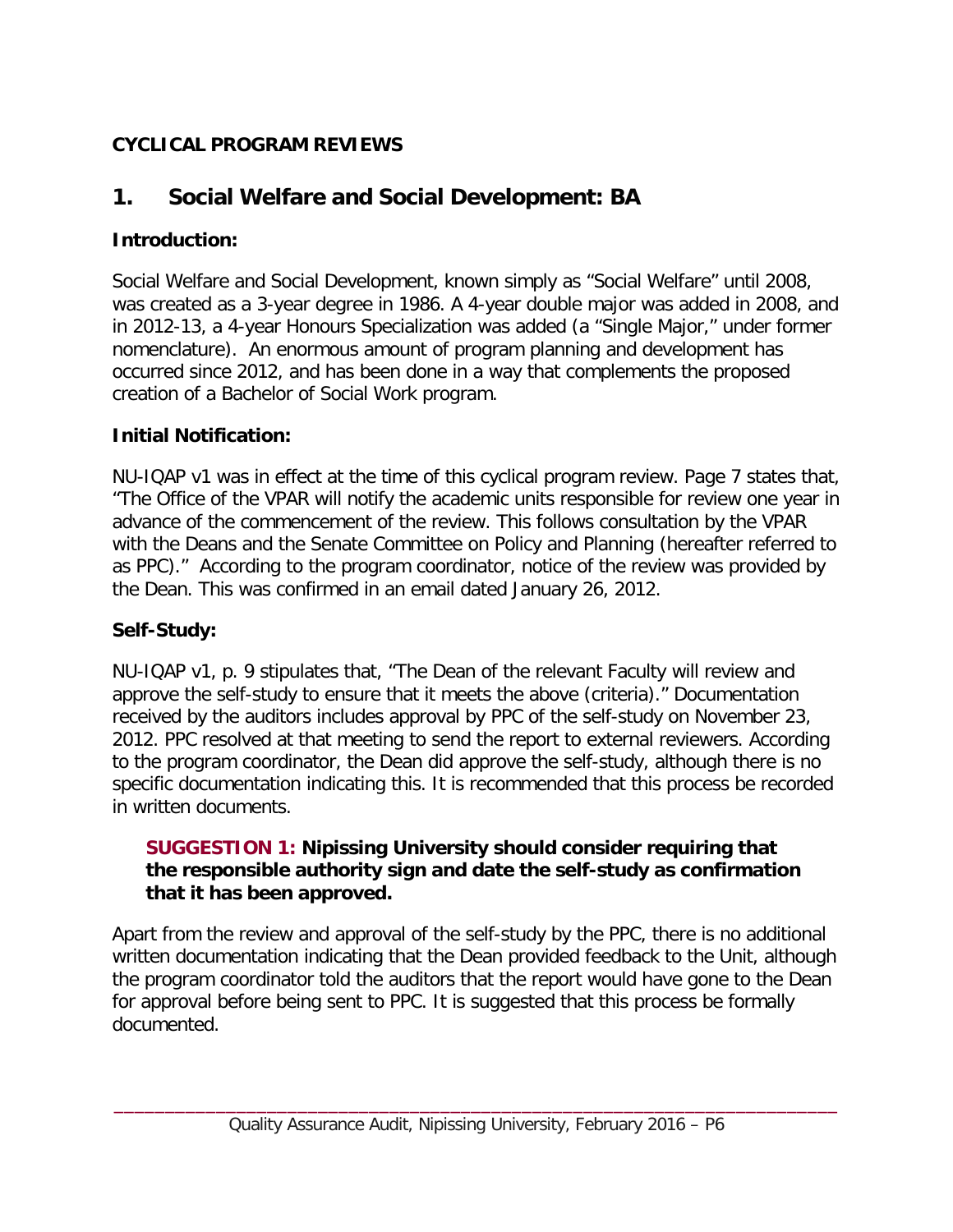Similarly, the auditors did not receive documentation that the self-study was sent to or approved by the VPAR as is stipulated on page 7 of the NU-IQAP v1, although oral testimony indicates that it was. It is recommended that this process be recorded in written documents.

# **See [SUGGESTION 1](#page-8-1)**

The self-study is a very long and detailed document. It includes a comprehensive account of the history of the program. It was written by the program coordinator, with input from the other program faculty, and took some five months to complete. The selfstudy contained extensive reference to student input including results of surveys of current students and alumni, two focus group sessions with current students, and student evaluation feedback on courses. The external reviewers did meet with students at their site visit. The program is to be commended for its extensive efforts to incorporate student feedback into its program review.

The auditors heard contradictory responses to the question of whether there is a template for a self-study available to programs that are undertaking cyclical program reviews. The NU-IQAP v1, p. 8-9 contains a comprehensive set of instructions to programs on the information to be provided in the self-study.

## <span id="page-9-0"></span>**SUGGESTION 2: Nipissing University should consider developing a template for self-studies for cyclical program reviews.**

# **External Evaluation (Peer Review):**

# Selection of the Review Team

NU-IQAP v1, p. 10 describes the process whereby the external review committee is selected. Typically the review committee consists of four members, two external to the university and two members of the university but external to the program under review. The PPC will identify a ranked list of the most appropriate external reviewers and internal members after it reviews the self-study for the program, including a list of the proposed external reviewers. The auditors saw e-mail correspondence from the program to the Dean and then to the VPAR with four names (ranked by the program) for the two internal members and six names for the two external members. The cover memo from the program indicated that their top ranked person as an external nominee was a reviewer at the time of the last program review. The auditors note that it would not represent best practice to appoint a reviewer who had completed the previous review. In this case the university did not appoint that nominee.

It is not clear who made the selection of the reviewers but in their meeting with PPC at the site visit, the auditors were told that the VPAR ranks reviewers to be selected for Review Committees and that PPC does not play a role. It appears that there is a discrepancy between practice and the NU-IQAP on this step.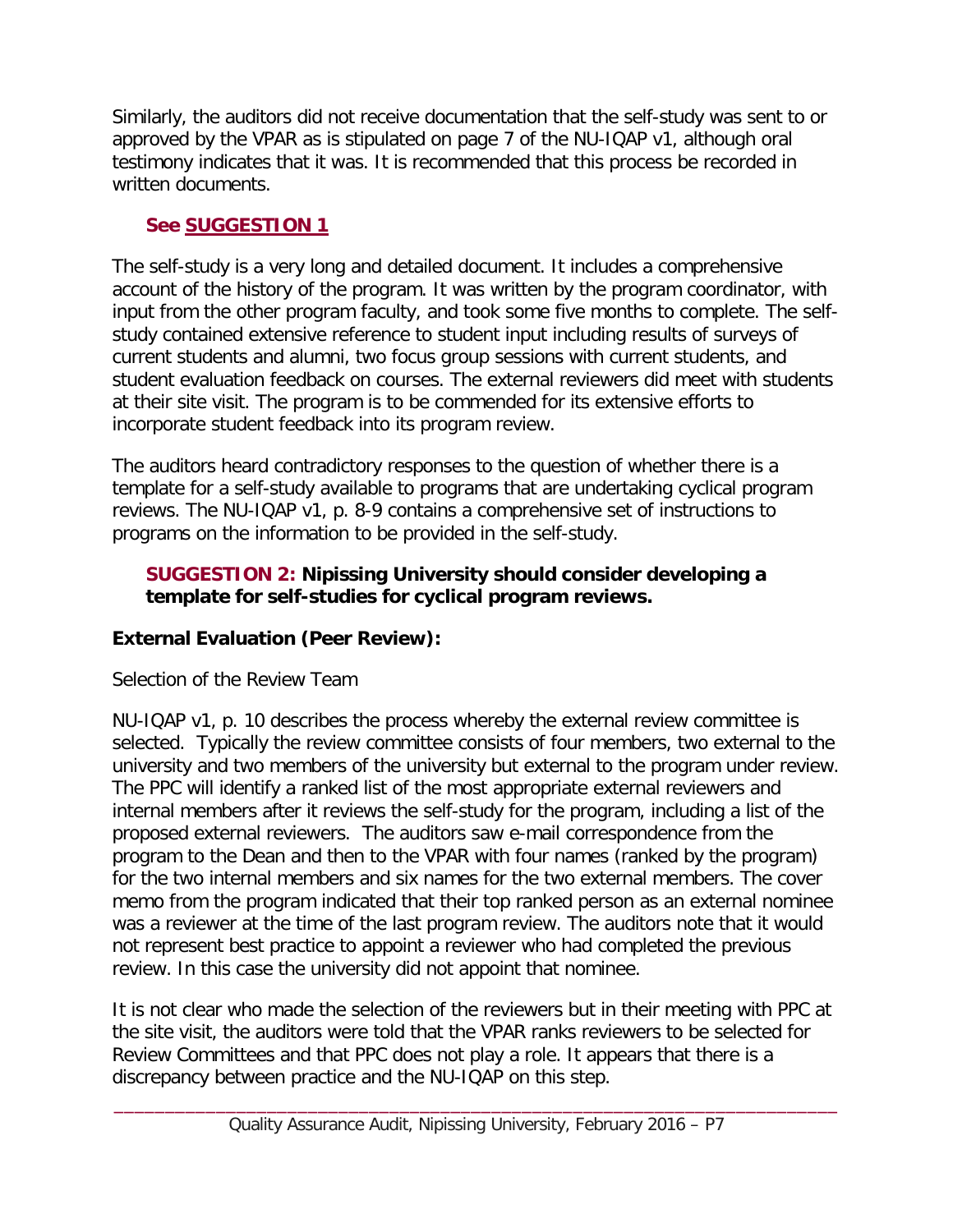#### <span id="page-10-0"></span>**RECOMMENDATION 1: Nipissing University must comply with its IQAP to follow the processes for appointment of internal and external reviewers for cyclical program reviews or change the IQAP.**

The auditors noted that the number of internal review members is larger than observed at some other universities and exceeds the requirements of the QAF which specifies at least one internal member. This might be a consideration if the university is finding it difficult to locate internal review members for each program review.

NU-IQAP stipulates that the Office of the VPAR will contact proposed external reviewers directly, confirm those willing to serve, and oversee the arrangements for a campus site visit. The auditors confirmed that these processes were adhered to and that the VPAR spoke to each of the reviewers in advance of the site visit to the campus. This presented an opportunity to provide clear instructions to the external reviewers on their roles and to respond to any questions. The auditors commend the VPAR for this exemplary practice.

#### Review Committee Instructions

The Office of the VPAR provided to each member of the Review Committee a copy of standard instructions with respect to the review and the preparation of the committee's report, which will direct the reviewers, for each program under review. As stated above the VPAR also spoke by telephone with the reviewers in advance of the site visit.

#### Review Materials

In compliance with NU-IQAP v1, p. 11, the Dean of the Faculty, in cooperation with the Chair/Director of the unit ensured that the external reviewers received all required information and documents. The Office of the VPAR included in e-mail correspondence dated November 28 and 29, 2012 with the reviewers a list of documents they would receive for review. The Reviewers' Report documents the information that was received for review.

#### Site Visit

The Office of the VPAR finalized the site visit schedule in consultation with the academic unit as described in NU-IQAP v1, p. 12. The site visit took place February 7-8, 2013.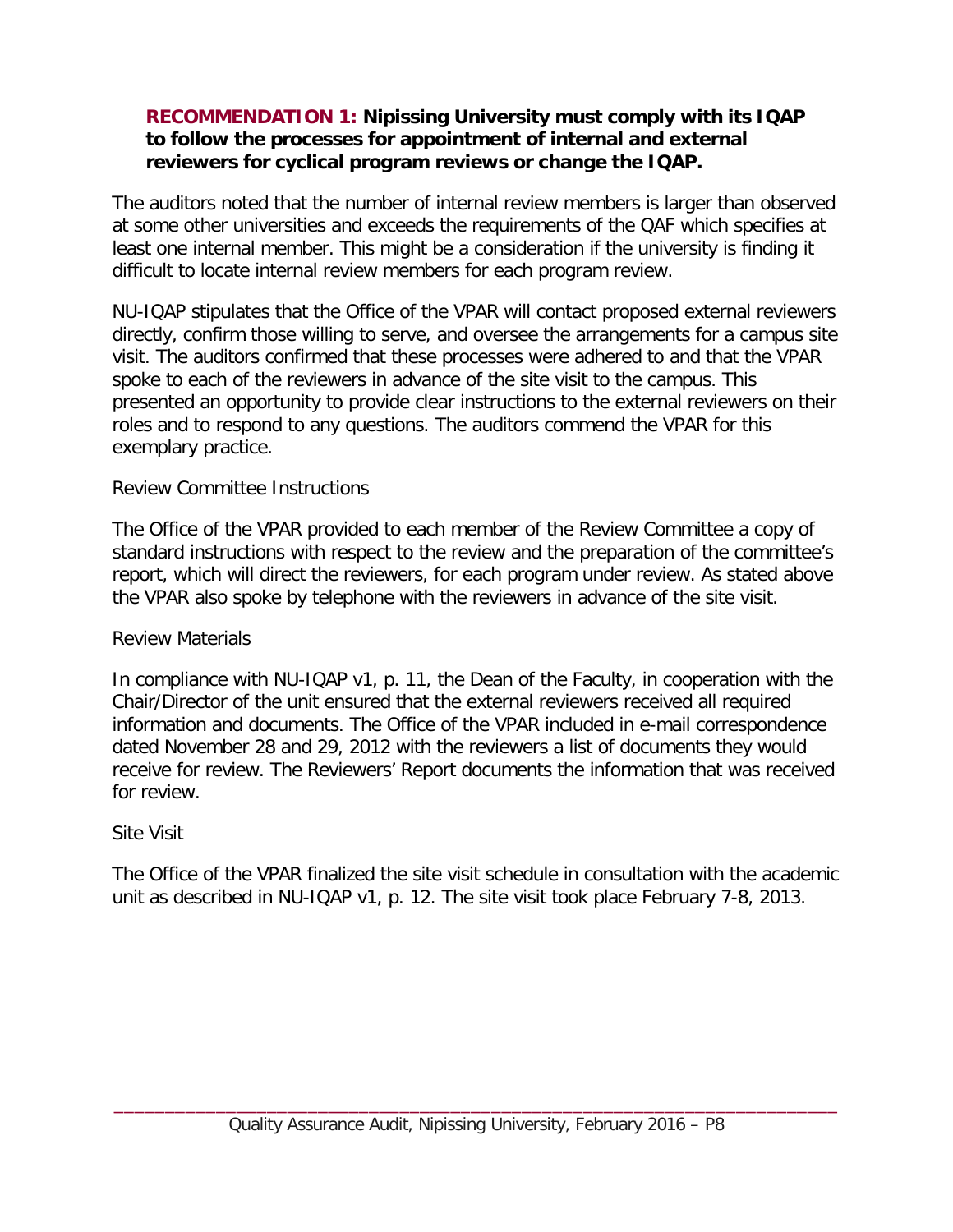#### Reviewers' Report

 $\overline{a}$ 

According to NU-IQAP v1, p. 13, the findings and recommendations of the review team should be presented in the form of a brief, concisely written report (with an executive summary) that will be received by the Vice-President, Academic and Research<sup>[3](#page-11-0)</sup> on behalf of PPC. A report (some 8 pages) was submitted by the external review committee on March 1, 2013, meeting the timeframe of 4 weeks following the site visit as specified in the NU-IQAP. The report did not include an executive summary. The Reviewers received a template for their report which was based on the evaluation criteria in the NU-IQAP. This is an example of best practice.

## **Program's Response to External Review Committee's Report:**

The Department completed its response to the reviewers' report on April 20, 2013; the Dean completed his response on April 22, 2013. Both reports were submitted to the PPC and discussed at its September 20, 2013 meeting (NU-IQAP v1, p. 13).

## **Internal Response to External Review Committee's Report:**

The University indicated that at this stage in the review process, NU-IQAP v2 came into effect. Page 15 of the IQAP indicates that following a full review of all reports, including the self-study, the VPAR (or his/her designate) shall prepare for PPC a report (excluding all personal information) that summarizes the findings and conclusions of the undergraduate and graduate quality review for the programs of the unit. There was no separate report from the VPAR to PPC as required by the IQAP, although the VPAR appeared to have had input into the Final Assessment Report through his participation on the PPC.

#### **Final Assessment Report (FAR), including Executive Summary and Implementation Plan:**

A Final Assessment Report was approved by the PPC on November 22, 2013. However, there is no documentation in the file indicating Senate approval of the Final Assessment Report (NU-IQAP v2, p. 16).

**SUGGESTION 3: Nipissing University should clarify the role of the Provost and Vice-President, Academic and Research in the preparation of Final Assessment Reports to the PPC, and ensure that written documentation of Senate approval is included in the files.**

**Approval, Posting and Distribution of FAR and Implementation Plan:**

<span id="page-11-0"></span><sup>&</sup>lt;sup>3</sup> This position title has been changed to Provost and Vice-President, Academic and Research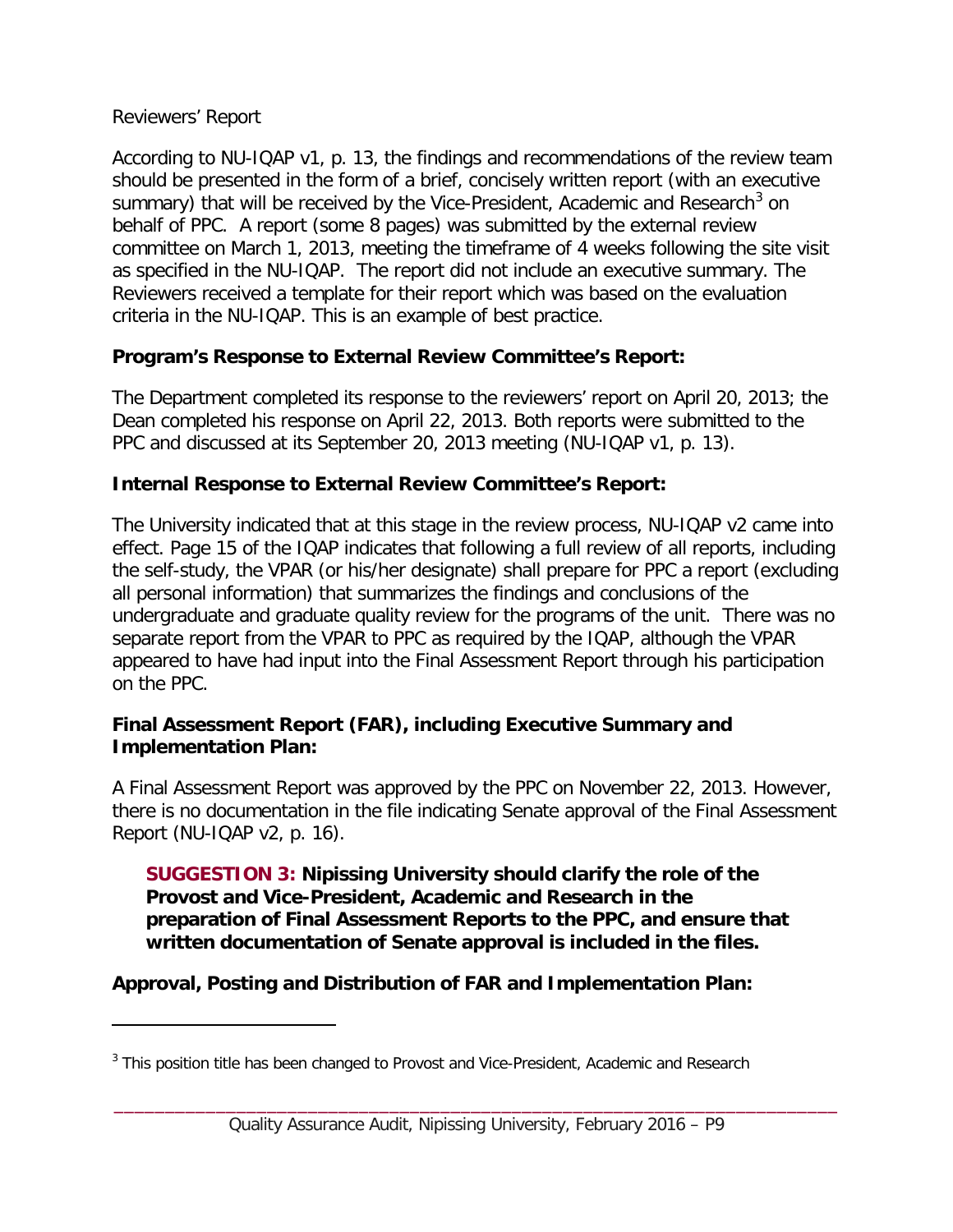Although the NU-IQAP identifies that it is the role of the Office of VPAR to ensure the distribution of the Final Assessment Report (excluding all confidential information) and the associated Implementation Plan for the Unit, Senate and the Quality Council, it is not clear from the written documentation if this was done.

It is recommended that the completion of this process be documented in writing. Furthermore, the Institutional Executive Summary of the outcomes of this review and the associated Implementation Plan have not yet been posted on the website (NU-IQAP v2, p. 15). Nor has the Final Assessment Report and Implementation Plan been submitted to the Quality Council as is required in NU-IQAP v2, p. 15.

#### <span id="page-12-3"></span>**RECOMMENDATION 2: Nipissing University must prepare and post on its website the Institutional Executive Summary and Associated Implementation Plan for each cyclical program review. This is a Cause for Concern.**

<span id="page-12-1"></span>**RECOMMENDATION 3: Nipissing University must prepare and send the Final Assessment Report and Implementation Plan for each cyclical program review to Senate and to the Ontario Universities Council on Quality Assurance. This is a Cause for Concern.**

## **Provisions for Tracking of Implementation Plan:**

NU-IQAP v2, p. 16 identifies that it is the Dean's office that will provide for the timely monitoring of the implementation of the recommendations, and the appropriate distribution, including web postings, or the scheduled monitoring reports. Although the Final Assessment Report indicates which recommendations will be implemented and which will not, there is no indication of a follow-up monitoring process.

<span id="page-12-2"></span>**RECOMMENDATION 4: Nipissing University must comply with its IQAP and implement the follow-up monitoring process identified in the IQAP for each program review. This is a Cause for Concern.**

# <span id="page-12-0"></span>**2. Native Studies: BA**

# **Introduction:**

According to the Nipissing University website, the BA (Native Studies) uses "a traditional, holistic framework for knowledge, insight and a guide to living life." The program provides an Aboriginal worldview through a number of specialized courses that are intended to provide students with a comprehensive understanding of the history and issues related to Aboriginal peoples from the perspective of Aboriginal worldviews. The University offers a major in Native Studies, comprising 36 credits, including three required courses: Introduction to Native Studies, Native Philosophy, and Native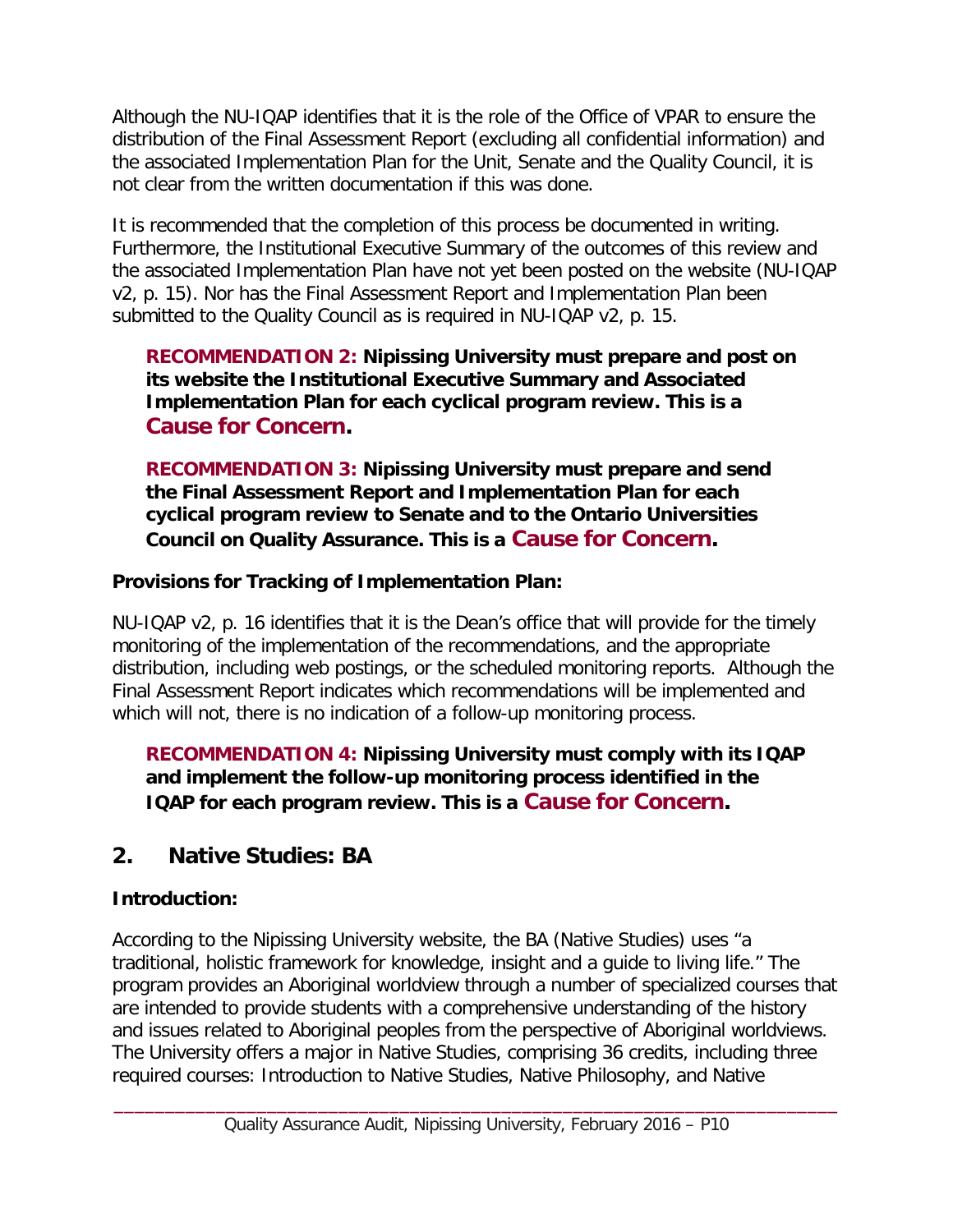Spirituality and Religions, and 18 upper year Native courses, some which may be from cross listed courses offered by other departments. The University also offers a minor in Native Studies, comprising 18 courses in Native Studies; cross listed courses are not approved as part of this minor.

# **Initial Notification:**

Nipissing University has established mechanisms (NU-IQAP v2, p. 7) that ensure that proper notification to programs is made from the Office of the VPAR to initiate the cyclical program review. In the meeting with auditors, the department chair confirmed that notification had occurred as described in the IQAP. Documentation shows that the cyclical review was triggered by the Office of the VPAR on January 23, 2103, with a follow up written reminder on April 9, 2013.

# **Self-Study:**

The auditors confirmed in their meeting with the Dean that she did review and approve the self-study. The documentation shows there was a meeting with the VPAR on August 15, 2013. A draft self-study went to the PPC and the minutes of the PPC meeting record that the department chair stated that the self-study was incomplete and would be ready January 2014. (NU-IQAP v2, p. 10)

# **See [SUGGESTION](#page-8-1) 1**

The auditors noted that the self-study was a very lengthy document (over 300 pages) consisting of several sections including text prepared by the program coordinator, photocopied sections of the university calendar, and other documents such as course outlines, and data on enrolments, alumni, etc. Creating a concise yet comprehensive self-study might be easier if a template was provided by the University for the selfstudies for cyclical program reviews. The faculty member responsible for the self-study in this case indicated that it would have been helpful to have a template.

# **See [SUGGESTION](#page-9-0) 2**

# **External Evaluation (Peer Review):**

# Selection of the Review Team

The program coordinator confirmed that he provided a ranked list of external reviewers and internal members who could review the Native Studies program. Included in the list for external reviewers was someone who reviewed the program at the time of the previous cyclical review in 2008. On the list of the possible internal reviewers was someone described as "a regular collaborator and influential colleague for Native Studies faculty since his earliest arrival". The auditors observe that the use of a previous reviewer and the close relationship of an internal reviewer are practices at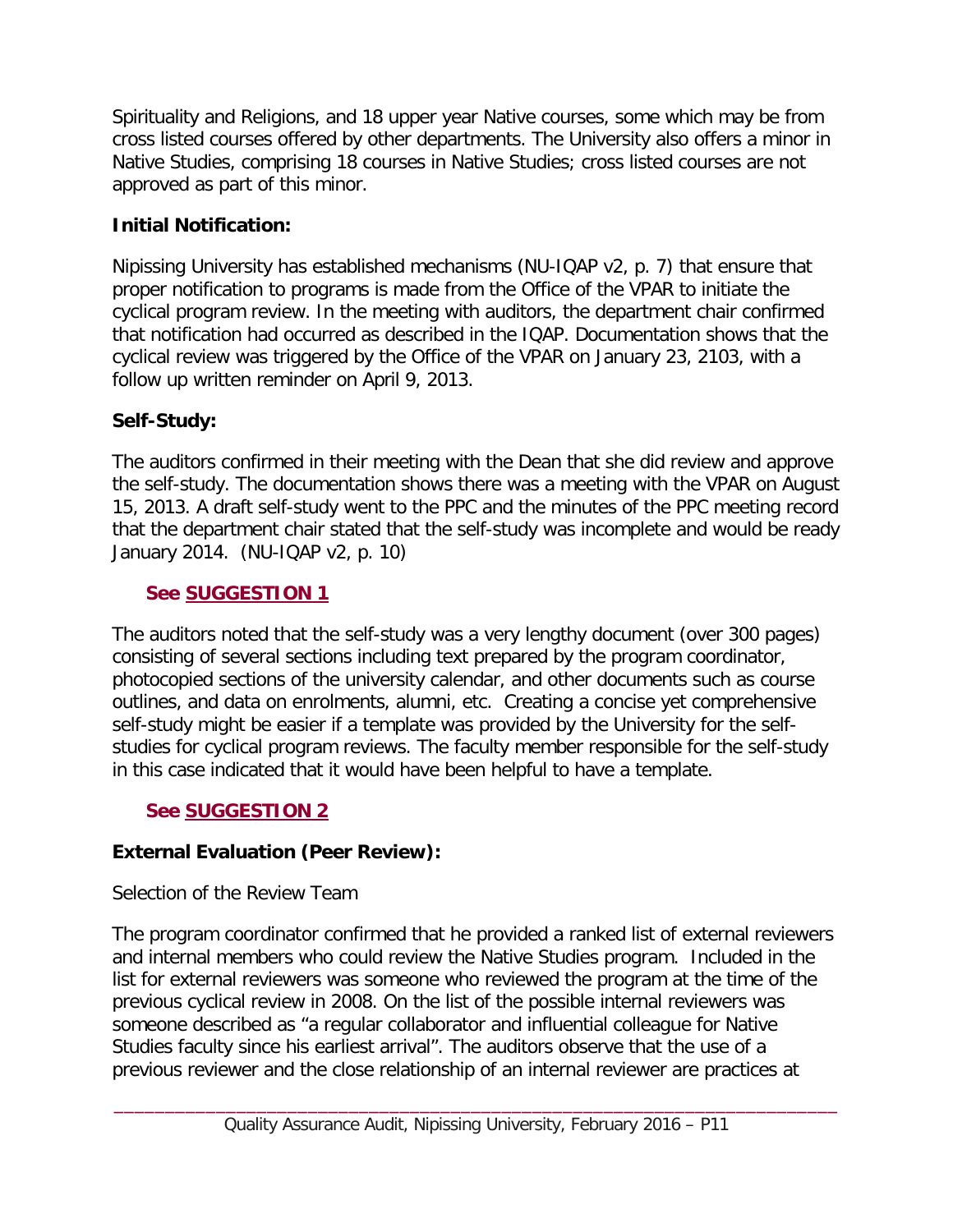odds with the stated requirement that reviewers should be "at arm's-length". The documentation shows the selection of reviewers was initiated on September 12, 2013 and the selection process was completed by October 24, 2013 (NU-IQAP v2, p. 11).

#### **RECOMMENDATION 5: Nipissing University must ensure that the external and internal reviewers appointed are at "arm's-length" from the program to be reviewed.**

#### Review Committee Instructions

The Office of the VPAR sent out packages to all review committee members on January 22, 2014. The VPAR confirmed that he contacted proposed external reviewers directly, selected the external and internal review members, and followed the required steps leading to the campus site visit. An external member visited via Skype. The VPAR confirmed at the auditors' site visit that he had contacted the review committee members by telephone to provide standard instructions and orientation on requirements and expectations. Documentation supports this, showing that the VPAR spoke to external reviewers prior to the site visit on February 7, 2014 (NU-IQAP v2, p. 11).

#### Review Materials

The Review Committee received the self-study and related documents from the Office of the VPAR in conformity with NU-IQAP v2, p. 11, on January 22, 2014.

#### Site Visit

The site visit schedule was finalized and provided to the review team by the Office of the VPAR in conformity with NU-IQAP v2, p. 13. The site visit took place February 13- 14, 2014.

## Reviewers' Report

The Reviewers' Report was received by the University on June 9, 2014, several weeks beyond the four week period specified in NU-IQAP v2, p. 14. The report was written using the template provided by the University and addressed the evaluation criteria in the IQAP.

## **Program's Response to External Review Committee's Report:**

The program chair confirmed with the auditors that he had seen the Review Committee's report (NU-IQAP v2, p. 15) and prepared a response. The program response was sent to the VPAR on October 19, 2014. The IQAP indicates that the program should prepare its response in close partnership with the Dean. It is not clear to the auditors if this consultation with the Dean occurred. From the chronology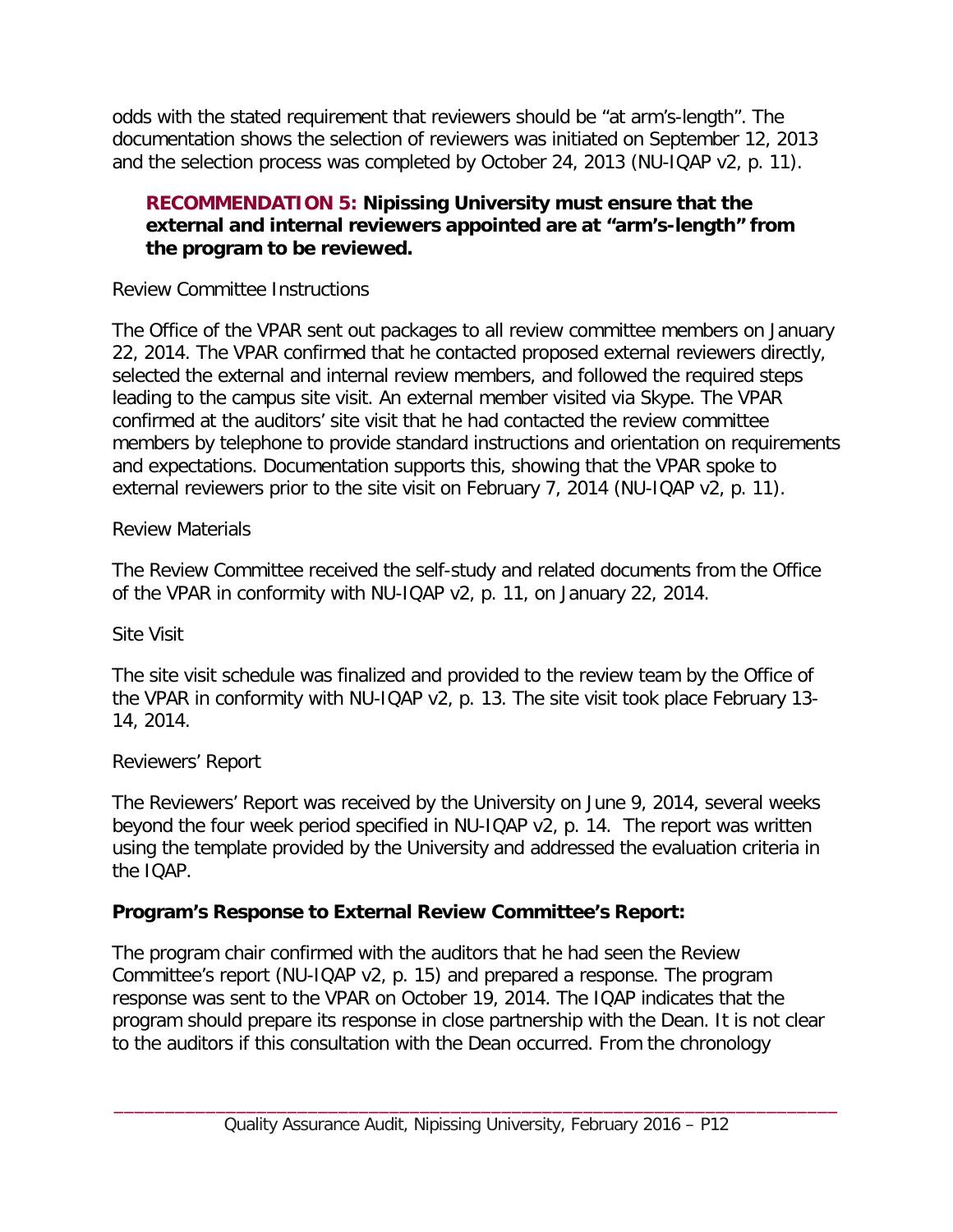specified in the documents audited it appears that the Dean's response was prepared prior to the program response.

#### **Internal Response to External Review Committee's Report:**

The Interim Dean provided a written response to the Reviewers' Report dated, June 26, 2014. In her cover memo to the VPAR, she indicated that she had shared her response with the program coordinator.

The PPC received the Reviewers' Report and the two internal responses at a meeting on October 24, 2014. The Minutes of the meeting refer briefly to the Reviewers' Report and the Dean's response report.

#### **Final Assessment Report (FAR), including Executive Summary and Implementation Plan:**

The auditors found no evidence that there was a Final Assessment Report and Implementation Plan for this program review. The Provost and Vice-President, Academic and Research confirmed that he had not yet prepared any Final Assessment Reports and Implementation Plans for any reviews undertaken since he assumed the position in 2012.

The auditors note that there appeared to have been limited or no follow-up on the previous cyclical review of this program. It is of some concern that when there are serious issues that come to the attention of the University in the course of a review of an existing program, a plan to address these concerns should be implemented to protect the integrity of the program for students.

## **See [RECOMMENDATIONS 3](#page-12-1) and [4](#page-12-2) These are Causes for Concern.**

The NU-IQAP states that the Institutional Executive Summary of the outcomes of the review and the associated Implementation Plan shall be posted on the website and provided to the Senate of the University, with a copy provided to the Quality Council. This had not occurred at the timing of the auditors' site visit. (NU-IQAP, v2, p. 15)

## **See [RECOMMENDATIONS](#page-12-3) 2 and [3](#page-12-1) These are Causes for Concern.**

## **Preparation and Adoption of Plans to Implement the Recommendations:**

The auditors received no evidence that this step (Nu-IQAP v2, p.16) had occurred at the time of their site visit. The absence of a Final Assessment Report and implementation plan does not allow this important step to take place.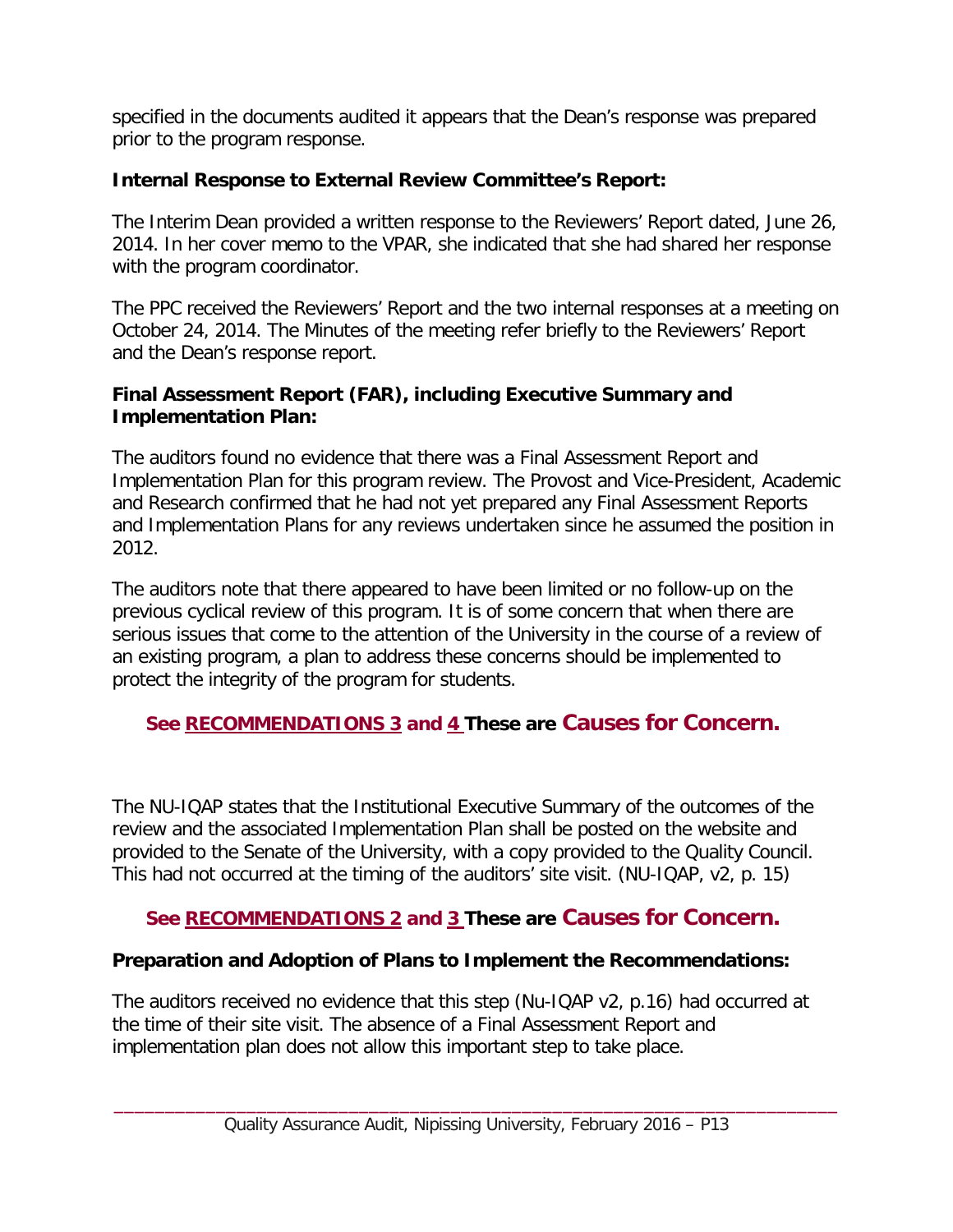## **See [RECOMMENDATIONS](#page-12-3) 2, [3](#page-12-1) and [4](#page-12-2) These are Causes for Concern.**

## **Provisions for Tracking of Implementation Plan:**

No implementation plans as required in NU-IQAP v2, p. 16 were in place at the time of the site visit by the auditors. The IQAP indicates that such follow-up should begin 15-18 months following PPC receipt of responses.

# <span id="page-16-0"></span>**3. History: BA, MA**

## **Introduction:**

The History BA and MA programs are located in the Department of History and Classical Studies, one of the largest Departments in the Faculty of Arts and Science at Nipissing University. The MA program in History started in 2008 and was the first graduate program offered in the Faculty of Arts and Science. This is the first program review for the MA program since it was initiated. The last review of the 3 and 4 year BA – single and combined Major-History, 3 year single and combined Major- Classical Studies and MA – History was in 2006 before the new QAF came into effect. This combined review of the BA and MA programs was scheduled for Fall 2013 (NU-IQAP v2).

## **Initial Notification:**

The NU-IQAP indicates that the office of the VPAR will notify the academic units responsible for programs scheduled for review one year in advance of the commencement of the review. On June 10, 2013, the Office of the VPAR notified the Department of History and Classical Studies that there would be separate IQAP program reviews for the History and Classical Studies programs (NU-IQAP v2, p. 7).

## **Self-Study:**

NU-IQAP v2, p. 10 indicates that the Dean of the relevant Faculty will review and provide feedback to the Unit regarding the self-study to ensure that it meets the criteria in the IQAP. The auditors did not find any evidence of this step having occurred.

The NU-IQAP v 2 p. 10 also stipulates that, with or without revisions, the self-study will then be submitted to the VPAR who will also review, make changes as appropriate, and approve the self-study report. There was no written documentation of this step, but in the meeting with auditors the faculty indicated that they recall being asked by the VPAR to submit a missing chart for the self-study.

# **See [SUGGESTION](#page-8-1) 1**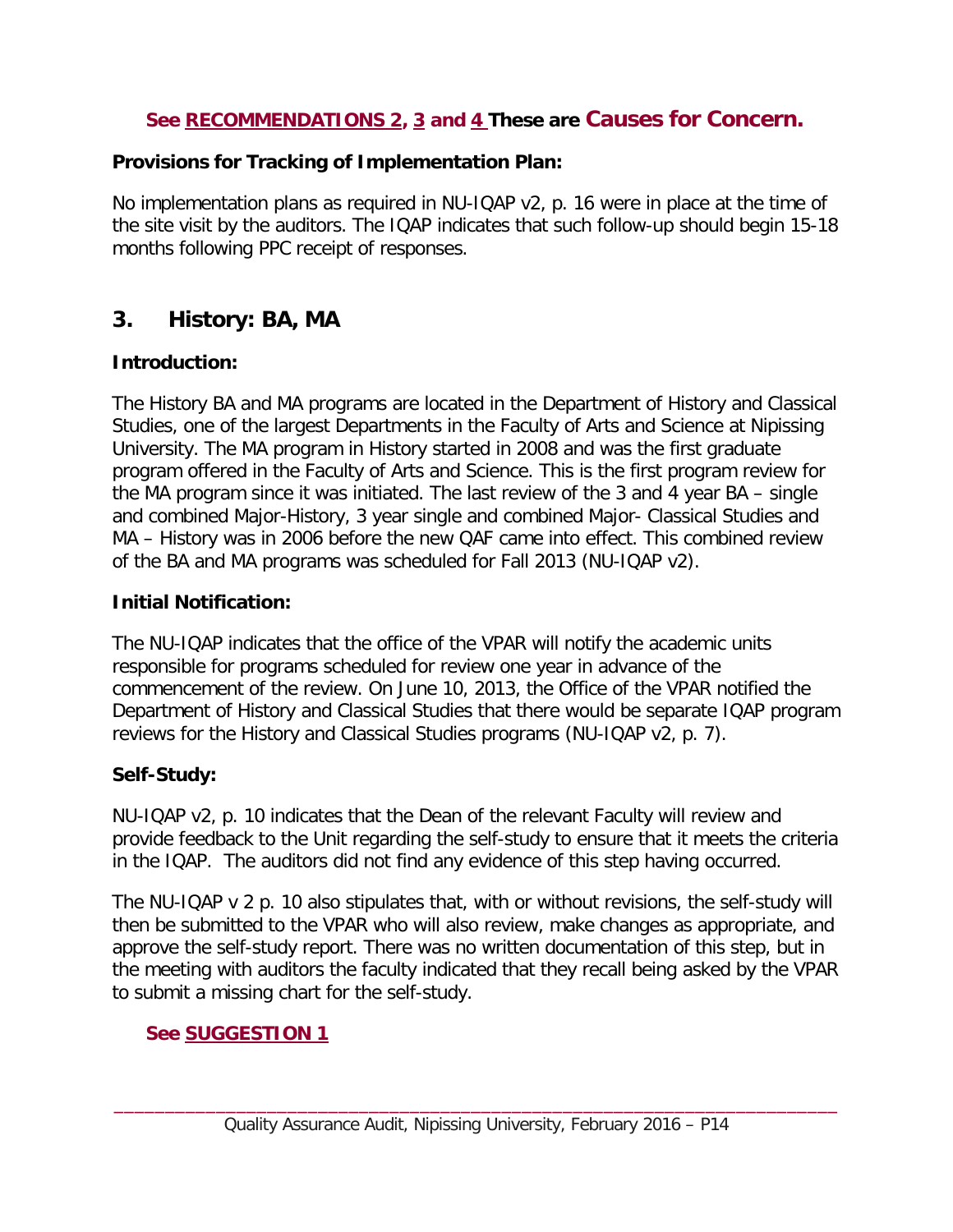The NU-IQAP v2 p. 10 indicates that if the unit does not agree with the VPAR's decision, the matter will be submitted to PPC for resolution.

The auditors learned that the PPC discussed the self-study but it was not clear whether the PPC was approving the self-study or resolving a disagreement between the Unit and the VPAR.

**RECOMMENDATION 6: Nipissing University must ensure that the relevant officials (e.g. Dean; Provost and Vice-President, Academic and Research) review and provide feedback to the program on selfstudies created for cyclical program reviews to ensure that the selfstudy contains the information required in the IQAP.**

**SUGGESTION 4: Nipissing University should clarify the role of the Planning and Priorities Committee in reviewing the self-study for cyclical program reviews.**

#### **External Evaluation (Peer Review):**

Selection of the Review Team is described in NU-IQAP v2, p. 11. The auditors did not see evidence that the PPC identified a ranked list of the most appropriate external reviewers and internal members. From documentation available to the auditors, it is not clear who selected the reviewers. However, it is clear that the reviewers were chosen from the list proposed by the History Department, in a document dated June 25, 2013.

In the auditors' meeting with the PPC at the site visit, they were told that the VPAR ranks reviewers to be selected for Review Committees and that PPC does not play a role.

## **See [RECOMMENDATION](#page-10-0) 1**

The Office of the VPAR contacted the proposed external reviewers directly, confirmed those willing to serve, and oversaw the arrangements for a campus site visit. These steps were completed in conformity with the NU-IQAP v 2.

#### Review Committee Instructions

The Office of the VPAR provided to each member of the review Committee a copy of standard instructions with respect to the review and the preparation of the committee's report as stipulated in NU-IQAP v2, p. 11. The reviewers did receive a template for their report as well. The VPAR scheduled a teleconference with the Review Committee a few weeks prior to the site visit. As in previous cases audited, the VPAR manages this part of the review very commendably.

#### Review Materials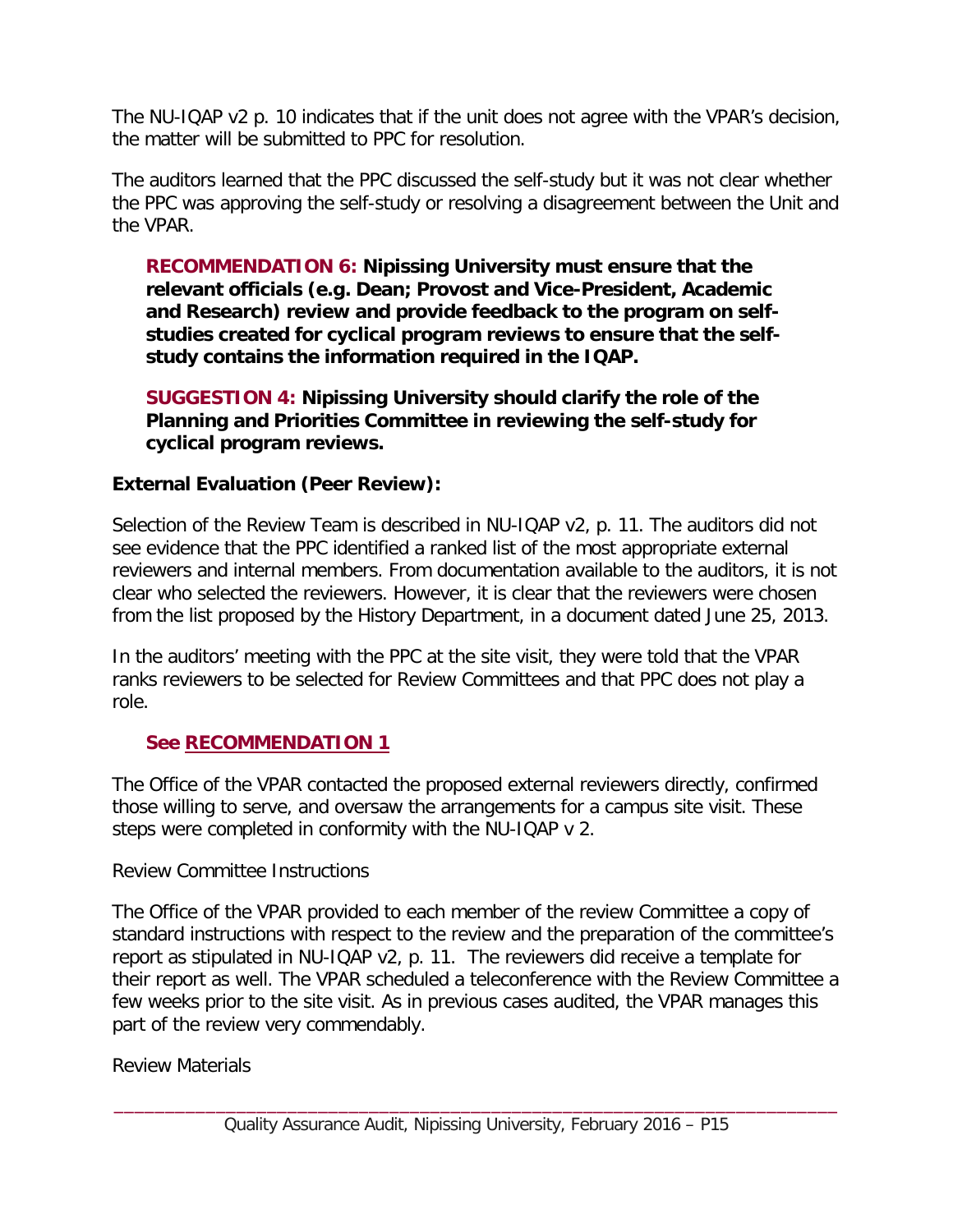The NU-IQAP v2, p. 11 indicates that the Office of the VPAR, in cooperation with the Dean and the Chair/Director of the unit whose program(s) is (are) under review, will ensure that the external reviewers receive all required information and documents identified in the NU-IQAP, including any additional materials that the VPAR and the Dean may deem helpful to the assessment process. In this program review, there was no written evidence that the Dean or Director of the Unit was involved but the faculty interviewed by the auditors indicated that they would have sent the self-study to the Dean.

The IQAP names three levels of review of the self-study (Dean/Director; VPAR; PPC) for each program reviewed before it is sent to the Review Committee. If the University is looking for ways to streamline its processes, this step might be handled with more efficiency.

#### **SUGGESTION 5: Nipissing University should consider clarifying in the IQAP who the final authority is to sign off on the documentation to be sent to the Reviewers for a cyclical program review.**

External Review Committee Visit

The NU-IQAP v2, p. 13 states that the office of the VPAR finalizes the visit schedule in consultation with the academic units being reviewed which shall work jointly to provide a draft schedule listing the individuals to be interviewed and further details respecting availability. There was no documentation provided to the auditors that the Director played a role. The site visit for this review took place in February 2014.

## Reviewers' Report

The Reviewers' Report was sent to the VPAR on March 25, 2014, within the one month timeframe specified in the NU-IQAP v2, p. 14. It appeared to the auditors to be quite comprehensive and included feedback as was required on both the BA and MA programs in History. One observation from the auditors was that there was very little reference in the Report to student outcomes for the programs being reviewed. This focus is an important feature of the new QAF.

## **Internal Response to External Review Committee's Report:**

The NU-IQAP v2, p. 15 states that on receipt of the Reviewers' report, the members of the unit will meet in committee for discussion. The Dean and the unit head will then meet with PPC to review the report. The Dean will submit an independent response to PPC as described in NU-IQAP. Both the Program and the Dean prepared responses to the Reviewers' Reports as required in the IQAP. The Reviewers' Report and the Program's and Dean's responses to the Review were on the agenda of PPC meeting dated October 24, 2014. Minutes of that meeting include a very brief statement about the review.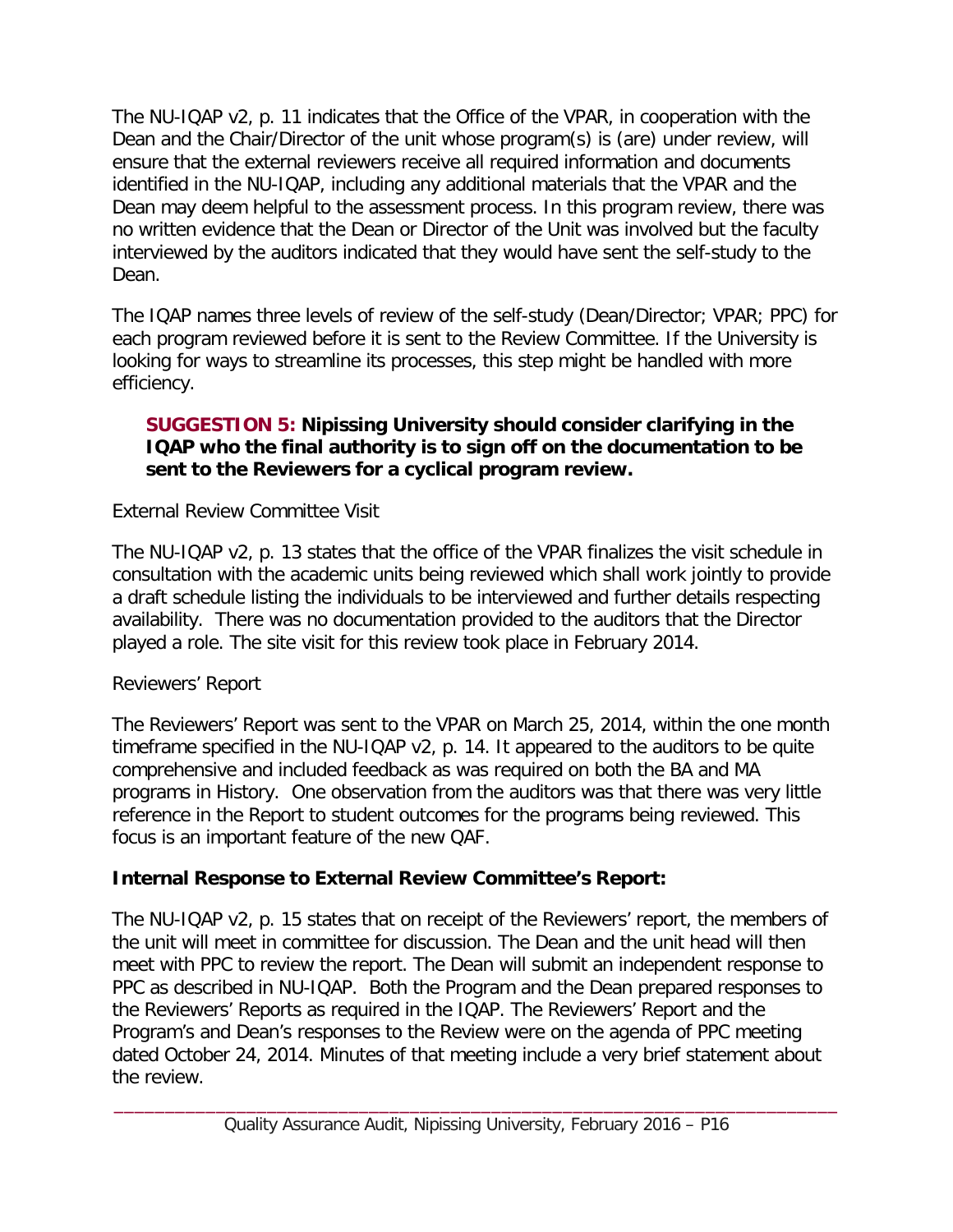The NU-IQAP also details the role of the PPC's Response (NU-IQAP v2, p. 14) but the auditors saw no evidence that this step has occurred yet.

#### **Final Assessment Report (FAR), including Executive Summary and Implementation Plan:**

At the time of this report, the approval, posting and distribution of the program's FAR and Implementation Plans as well as the provisions for tracking the Implementation Plan have not been done.

# **See [RECOMMENDATIONS 3](#page-12-1) and [4](#page-12-2) These are Causes for Concern.**

# <span id="page-19-0"></span>**CYCLICAL PROGRAM REVIEW SCHEDULE**

The auditors compared the list provided by Nipissing University of the undergraduate and graduate programs it offers against its cyclical program review schedule. The auditors found a few examples of programs, some of the newer ones, had not yet been included on the schedule. For example, the auditors could not find the BA program in Anthropology or the PhD program in Education on the schedule. These gaps should be remedied. Given that some programs are offered both in North Bay and at other locations (Bracebridge and Brantford), the location(s) of delivery should be identified on the review schedule.

**RECOMMENDATION 7: Nipissing University must review its list of programs offered against its cyclical program review schedule to ensure the review schedule is up-to-date and that every program is scheduled for review at least once every eight years.**

## <span id="page-19-1"></span>**NEW PROGRAMS**

# <span id="page-19-2"></span>**1. Social Work: BSW**

## **Introduction:**

For a number of years, once Nipissing became a stand-alone university, faculty members at Nipissing University have proposed the development of an honours bachelor of social work degree. Prior to independence Nipissing University College, an affiliate of Laurentian University, provided the first two years and some upper year electives of Laurentian University's BSW and students completed the final two years of required courses at Laurentian University.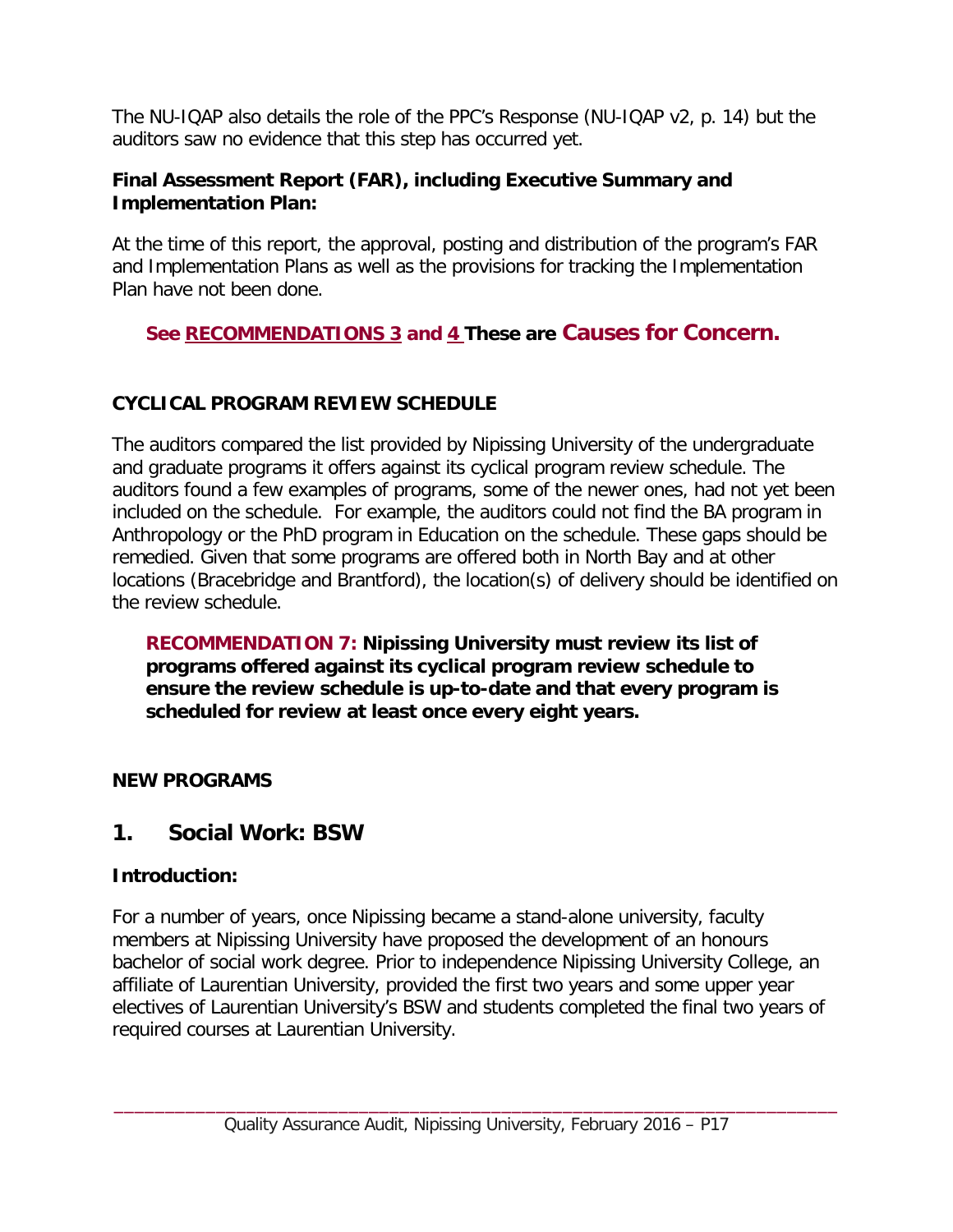# **Stage I - Letter of Intent:**

Based on the documentation presented for audit, a proposal was submitted for Stage 1 approval on December 11, 2009 which pre-dates the ratification of the NU-IQAP. The auditors are auditing the University's practices since the ratification of its IQAP in June 2011 and therefore will not comment on the steps taken in Stage I.

## **Stage II - Presentation of the Proposal Following the Completion of Stage I:**

Stage II of program development took place under the NU-IQAP v1 and v2 beginning in early 2012 and ending with final approval in 2014 by the Quality Council.

The NU-IQAP v1, p. 17 indicates "the New Program Proposal will focus on the aspects outlined as the required information for PPC…" which is described in a section titled, Resource and Planning Information. This section includes reference to Appendix E of the NU-IQAP v1, which contains evaluation criteria to be addressed in a new program proposal and Appendix F includes Senate Criteria for Program Development.

The auditors noted that the initial proposal that went to PPC on February 23, 2012 was for two BSW programs- one to be offered on the North Bay campus as a four year program; the other to be offered in Muskoka as a one year program. The level of detail in the proposal did not appear to always be in conformity with the requirements in the NU-IQAP v1.

Prior to the proposal going for external review, the NU- IQAP (v1, p. 18) specifies that PPC should give conditional approval to the New Program Proposal. The auditors saw evidence of this approval in the March 2, 2012 agenda and minutes of PPC.

## **Administration and Coordination of External Review of New Programs**

NU-IQAP v1, p. 18 specifies that at least one arm's-length external reviewer is required for new undergraduate programs and that a site visit is required. The NU-IQAP v1 requires that the proposing unit provide 4-6 nominees for the external member(s) to the VPAR with a brief description of each nominee. The auditors did not see evidence of this nomination process but did see email communications (March and April 2012) from the Interim VPAR to two external reviewers who both agreed to serve as reviewers for the BSW proposal.

During the site visit the auditors learned from the lead proponent of the program, the Dean and the VPAR that all steps in the nomination process had taken place (though written records of all of them were not available). For future audits it is recommended that records be kept of all stages required in the IQAP.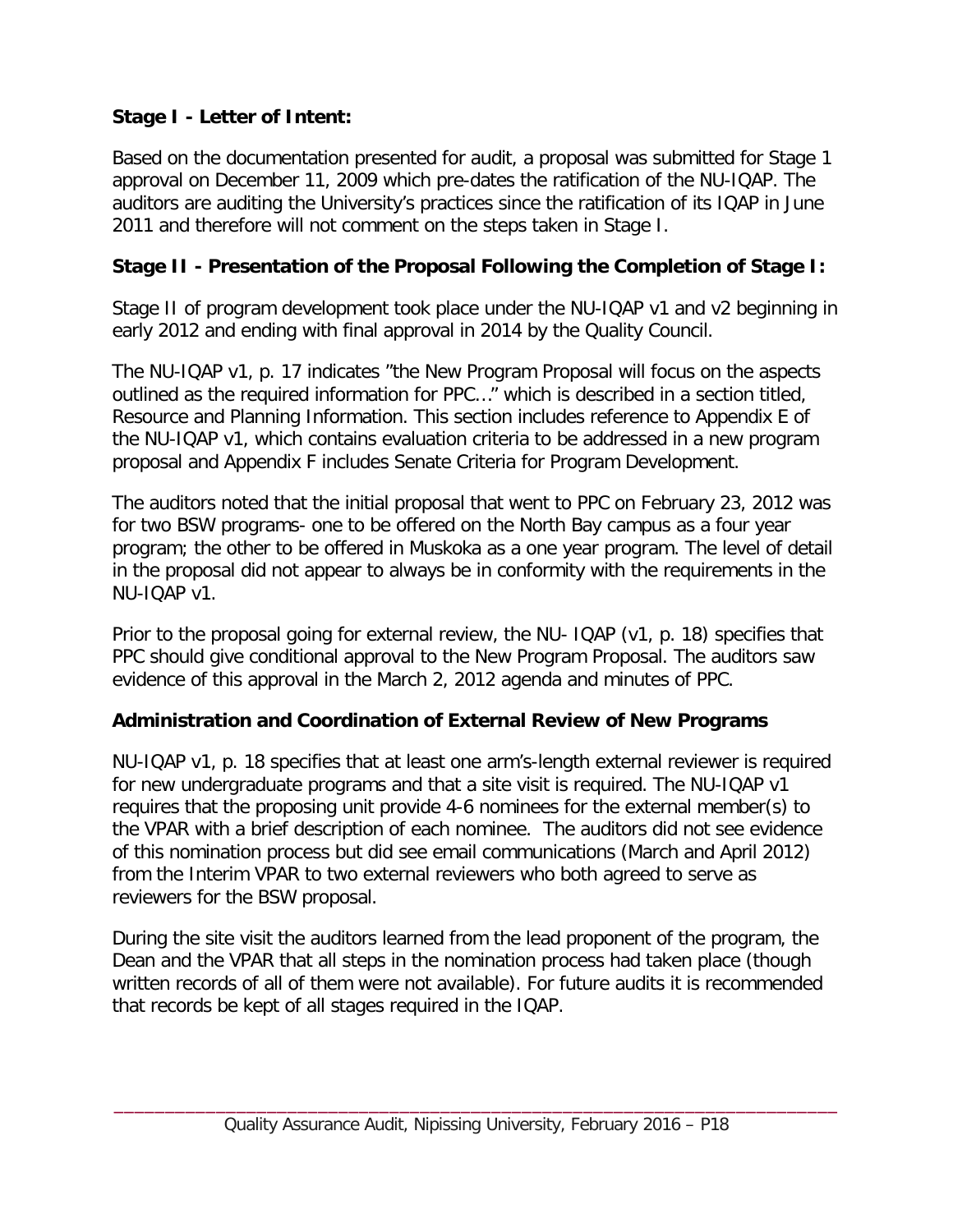#### Site Visit

The Office of the VPAR confirmed the review and site visit with the external reviewers by e-mail on April 20, 2012. On April 27 the Office of VPAR confirmed with the reviewers the dates and schedule for the site visit (North Bay campus on May 14, 2012 and the Muskoka campus on May 15, 2012). The schedule of meetings was set up by the program proponents and the Office of the VPAR as described in NU-IQAP v1, p.19.

#### Reviewers' Report

NU-IQAP v1, p. 19 indicates that the reviewers should prepare a joint report that appraises the standards and quality of the proposed program against the criteria in Appendix E and Appendix F. The auditors did not receive documentation about what instructions were given to the reviewers about the review and the Reviewers' Report other than what was contained in an e-mail dated April 20, 2012 from the VPAR to the reviewers (which included the proposal as an attachment and a link to the university website where the IQAP could be found and a note that these documents would also be couriered to the reviewers).

The Reviewers' Report was received by the Dean of the Faculty of Applied and Professional Studies (and not the VPAR) on August 28, 2012, later than the four weeks stipulated in the IQAP (NU-IQAP v1. p. 19). The Reviewers' Report identified a number of issues and made a number of recommendations.

#### **SUGGESTION 6: Nipissing University should ask external reviewers to send their Reviewers' Report to the Provost and Vice-President, Academic and Research.**

## Internal Response

NU-IQAP v1, p. 19 indicates that the VPAR will invite the unit proposing the program and the relevant Dean and, others as appropriate, to respond to the Reviewers' Report. The documentation presented for audit indicates that the Dean of the Faculty of Applied and Professional Studies asked the Office of VPAR to set up a meeting "of our committee" to draft a response, shift the proposal and finalize a submission to the Ministry. The auditors were provided with documentation including the Response to the External Review prepared by the Interim Director of Social Work (undated) and the response prepared by the Dean and dated October 22, 2012.

## **Final Approval:**

The BSW proposal, Reviewers' Report and the responses to the Reviewers' Report by the program and the Dean were on the agenda for the October 26, 2012 meeting of PPC. PPC sought clarification on a number of identified issues. The response to this request was reviewed at the November 23, 2012 meeting of PPC (NU-IQAP v1, p. 19).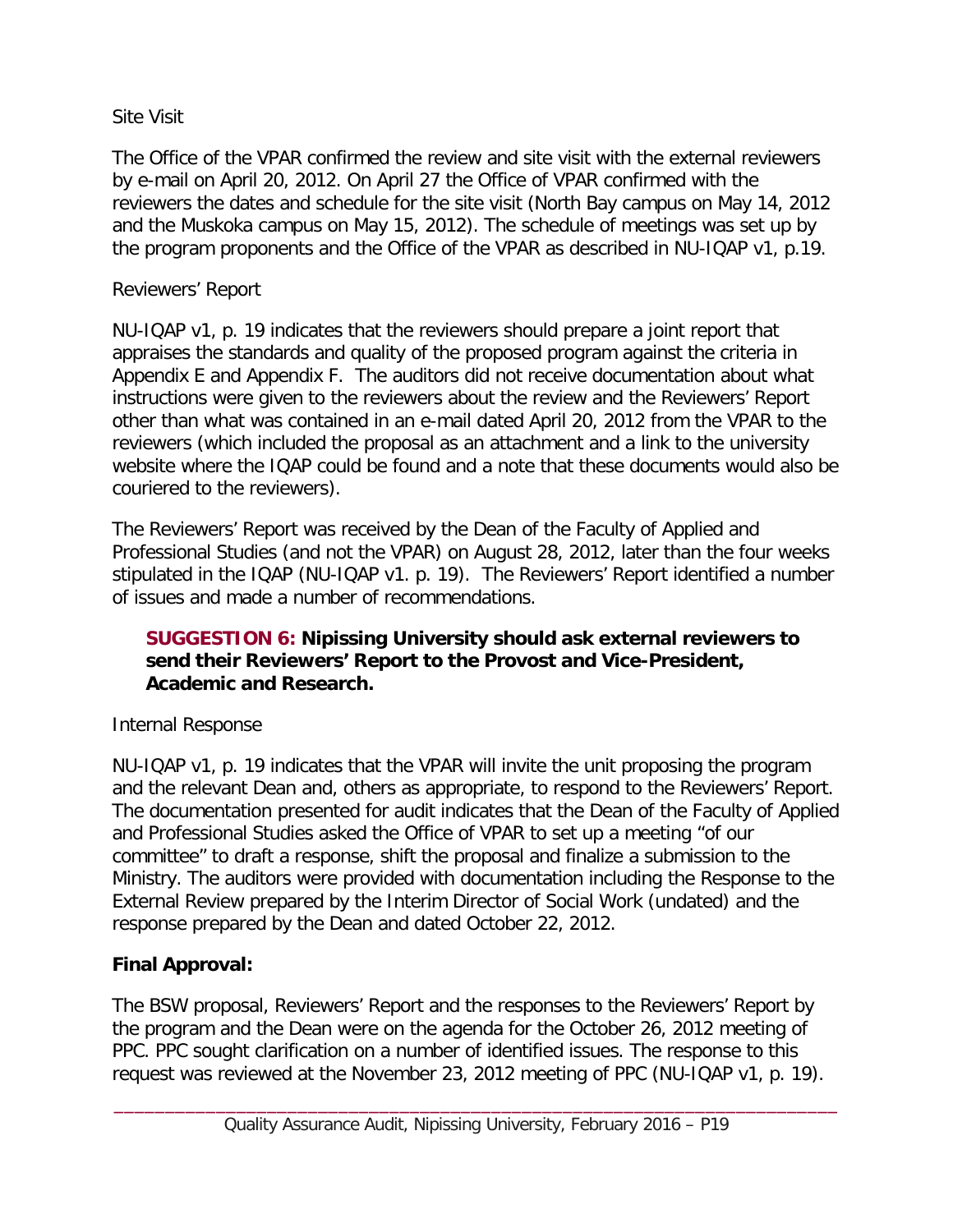At this meeting, PPC recommended to Senate Stage II approval "after suggested minor revisions have been made". Senate approved the proposal on December 14, 2012 and the Board of Governors approved financing and ancillary fees in January 2013. The University submitted the proposal for approval to the Quality Council on May 1, 2013. Each of these steps was undertaken in conformity with the NU-IQAP v 1. The Quality Council approved the program to be offered in the four year format on the North Bay campus in March 2014. The approval process included several interactions between the Appraisal Committee and the University and some changes to the proposal.

The University plans to admit the first students to the BSW program in fall of 2015 so the process of monitoring as a new program as described in the NU-IQAP has yet to begin.

# <span id="page-22-0"></span>**2. Kinesiology: MSc**

# **Introduction:**

Nipissing University has had a Bachelor of Physical and Health Education program for several years with an enrolment of some 300 students. Student interest in a Master of Science program in Kinesiology has been strong, and the Department contends that faculty research interests would support such an initiative. The program would be located in the School of Physical and Health Education. The new program was approved by the Quality Council on December 18, 2014.

# **Stage I - Letter of Intent:**

This step in the approval process took place under the first ratified version of NU-IQAP v1, p. 16 and 17. The University provided the auditors with a timeline document that indicated that this step was undertaken with the revised IQAP v2 but the auditors do not see how this would have been possible given that Stage I took place in 2012 and the re-ratification by the Quality Council did not occur until June 28, 2013. The IQAP (both versions) calls for approval by the sponsoring Faculty Council. If this step occurred, it was not documented for the auditors. In the NU-IQAP version under which this Stage I step was taken there was not a requirement for Graduate Studies Council approval of the letter of intent (that was added to the NU-IQAP v2 ratified in 2013). A proposal for a Master of Science in Kinesiology was received and approved by the Graduate Studies Council on October 15, 2012. The documentation included a letter of intent, as well as a description of the ways in which the program would fit with the Faculty's plan and priorities, and with the University's vision statement. Pertinent details of the program's plan were included in the report. At its meeting of October 26, 2012, PPC recommended to Senate Stage 1 approval of the Master of Science in Kinesiology. The auditors received documentation indicating Senate's approval of the Stage I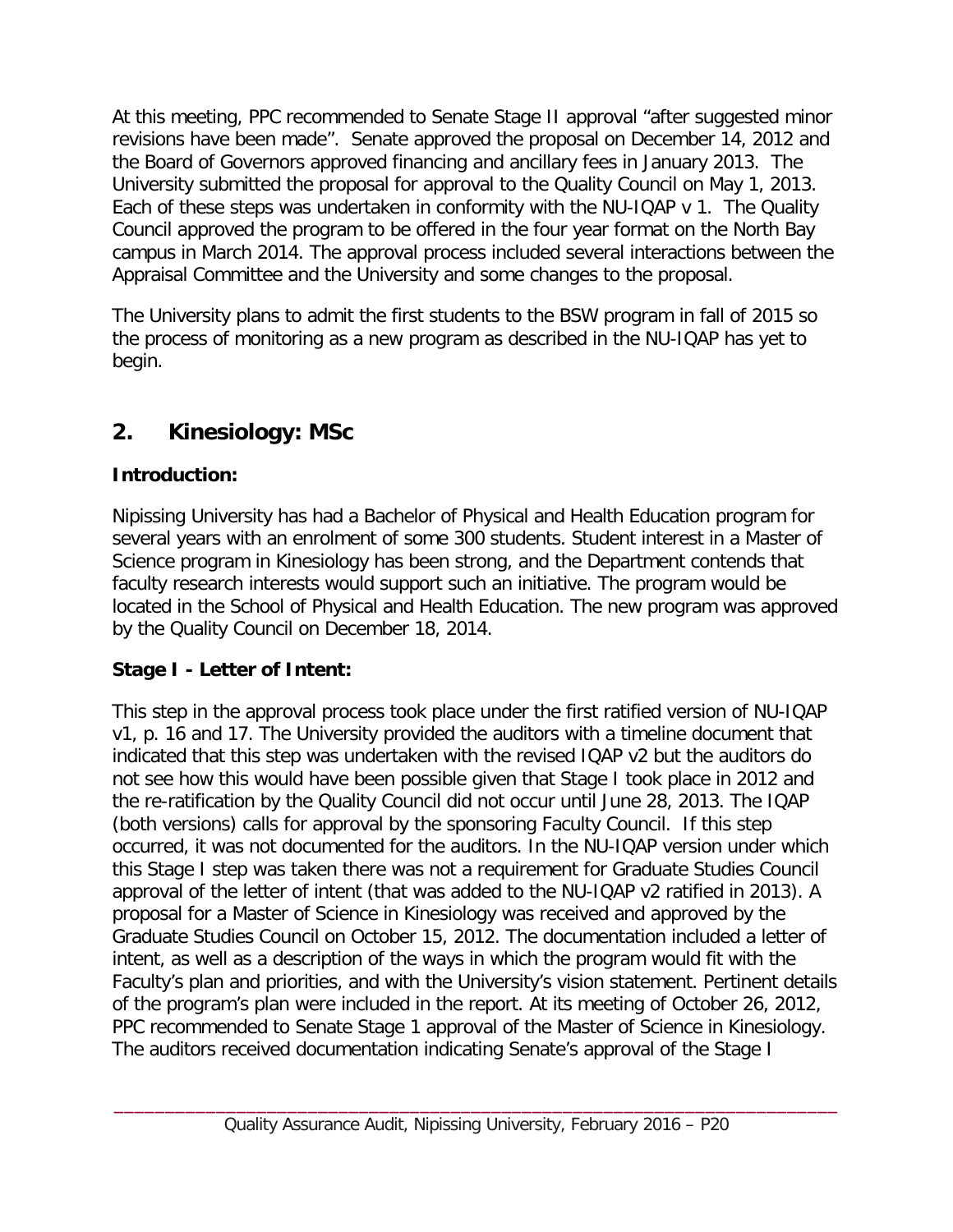<span id="page-23-0"></span>program proposal in an extract of the minutes of the Senate meeting of November 16, 2012.

**RECOMMENDATION 8: Nipissing University must ensure that there is formal documentation of the approval of relevant governance bodies including Faculty Council, Senate Committees and Senate for quality assurance processes that require these approvals.**

## **Stage II - Presentation of the Proposal Following the Completion of Stage I:**

Resource and Planning Information

The University indicated that this stage took place under NU-IQAP v2 but as noted above, this stage began during the period in which NU-IQAP v1 was in effect. PPC received the revised Stage II Kinesiology Proposal on April 29, 2013 for consideration, which, once approved, would then be forwarded to Senate. There was to be a vote on the motion at the May 10, 2013 meeting of PPC. However there was no quorum. An electronic vote was subsequently held on May 15 and passed unanimously, and evidently sent to Senate, though there is no documentation of this in the file. It turns out that Stage II support should not have been sought from Senate until after the external review had been completed. This was subsequently corrected, and the report was re-submitted to Senate following the completion of the external review. (NU-IQAP v1. p. 19)

Administration and Coordination of External Review of New Programs

This step occurred after the re-ratification of the IQAP by the Quality Council and thus it was audited under NU-IQAP v2. The IQAP specifies that the proposing unit will provide the names of four to six nominees including a description of their qualifications and a rationale for their participation in the review to accompany the submission. The auditors received documentation that the School Director supplied to the Office of VPAR the names and contact information and general research interests of twelve potential reviewers by memo dated September 12, 2013. According to the NU-IQAP v2, the VPAR will consult with the Dean to select the reviewers. There is no documentation that this step occurred. Two reviewers from the list of nominees were invited by the VPAR in September 2013. They were sent a template for their Reviewers' Report on October 17, 2013 and the program proposal on October 23, 2013.

## Site Visit

The schedule of interviews during the visit was developed by the proposing unit with input from the office of the VPAR (NU-IQAP v2, p. 21). The site visit took place November 7-8, 2013.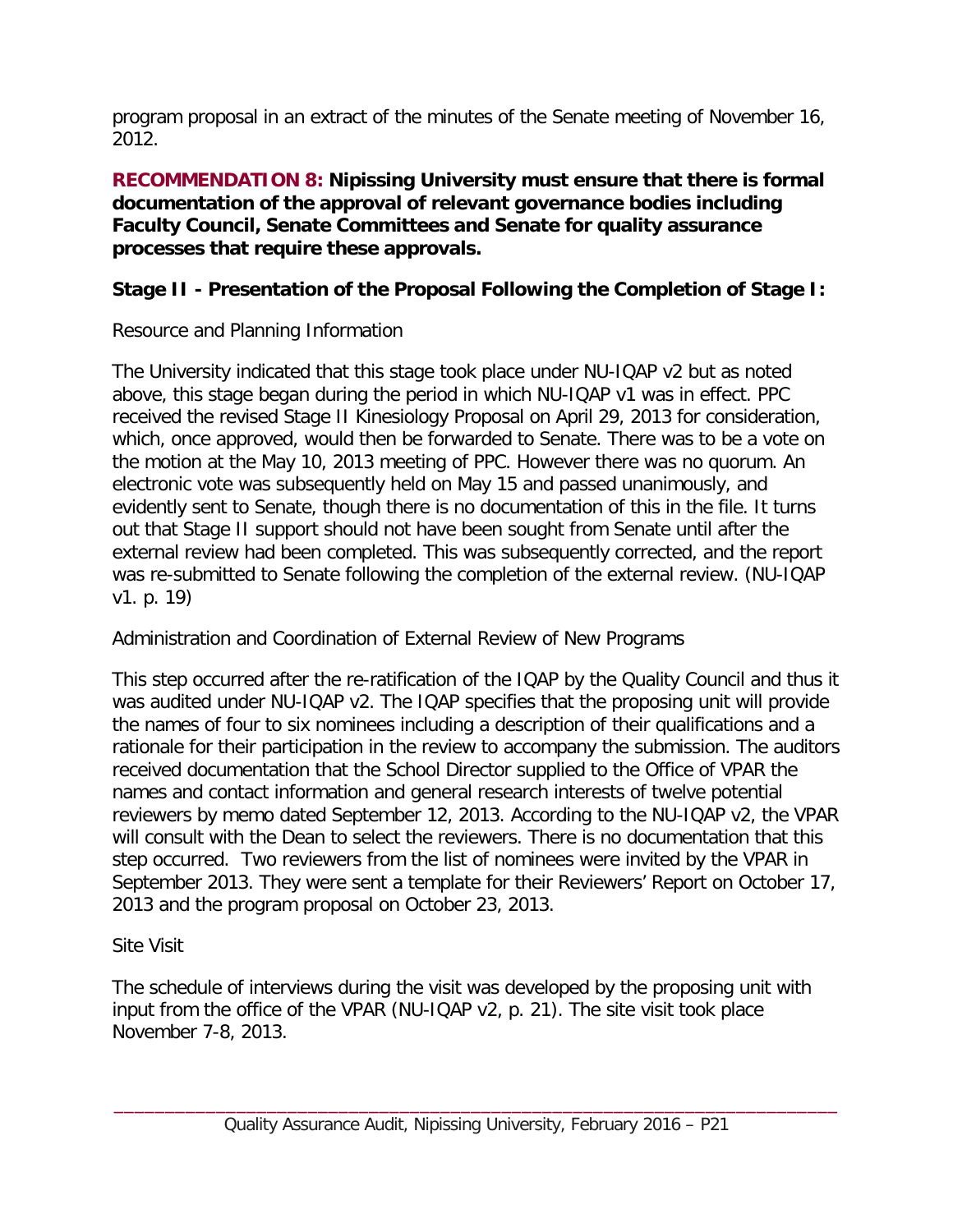#### Reviewers' Report

All the steps regarding the Reviewers' Report were followed. The Reviewers used the template to complete their report and submitted it to the University on December 4, 2013, in conformity with the timelines in NU-IQAP v2, p. 21.

#### Internal Response

The Department's response to the report was submitted to the VPAR on February 4, 2014. There were no other written responses to the Reviewers' Report included in the documentation for audit. It is not clear whether the Dean and other units and/or postsecondary institutions, etc. were invited to respond and chose not to or if their responses were conveyed in a different form, for which there is no record. No letters of invitation are in the files. If the institution believes that any of these IQAP required invitations are extraneous<sup>[4](#page-24-1)</sup>, it might consider modifying the IQAP requirements (NU-IQAP v2, p. 22).

#### **Final Approval:**

 $\overline{a}$ 

PPC discussed the proposal at its meeting on March 21, 2014. A motion to submit the program to the Senate for Stage II approval was approved. The auditors were provided an extract from the minutes of the Senate meeting of April 11, 2014 that a motion to approve the Stage II proposal was passed. The auditors did not see documentation of the program proposal being submitted or approved by the Audit and Finance Committee of the Board. (NU-IQAP v2, p. 22)

#### <span id="page-24-0"></span>**See [RECOMMENDATION](#page-23-0) 8**

The program proposal was submitted to the Quality Council Appraisal Committee on October 3, 2014. The Appraisal Committee sought clarification on November 4, 2014, which was provided on November 27, 2014 along with a revised program proposal. There was one additional request for information before the Quality Council issued its approval of the program on December 18, 2014 (NU-IQAP v2, p. 22).

<span id="page-24-1"></span><sup>&</sup>lt;sup>4</sup> The QAF does require a relevant Dean's (or delegate's) response to the External Reviewers' report.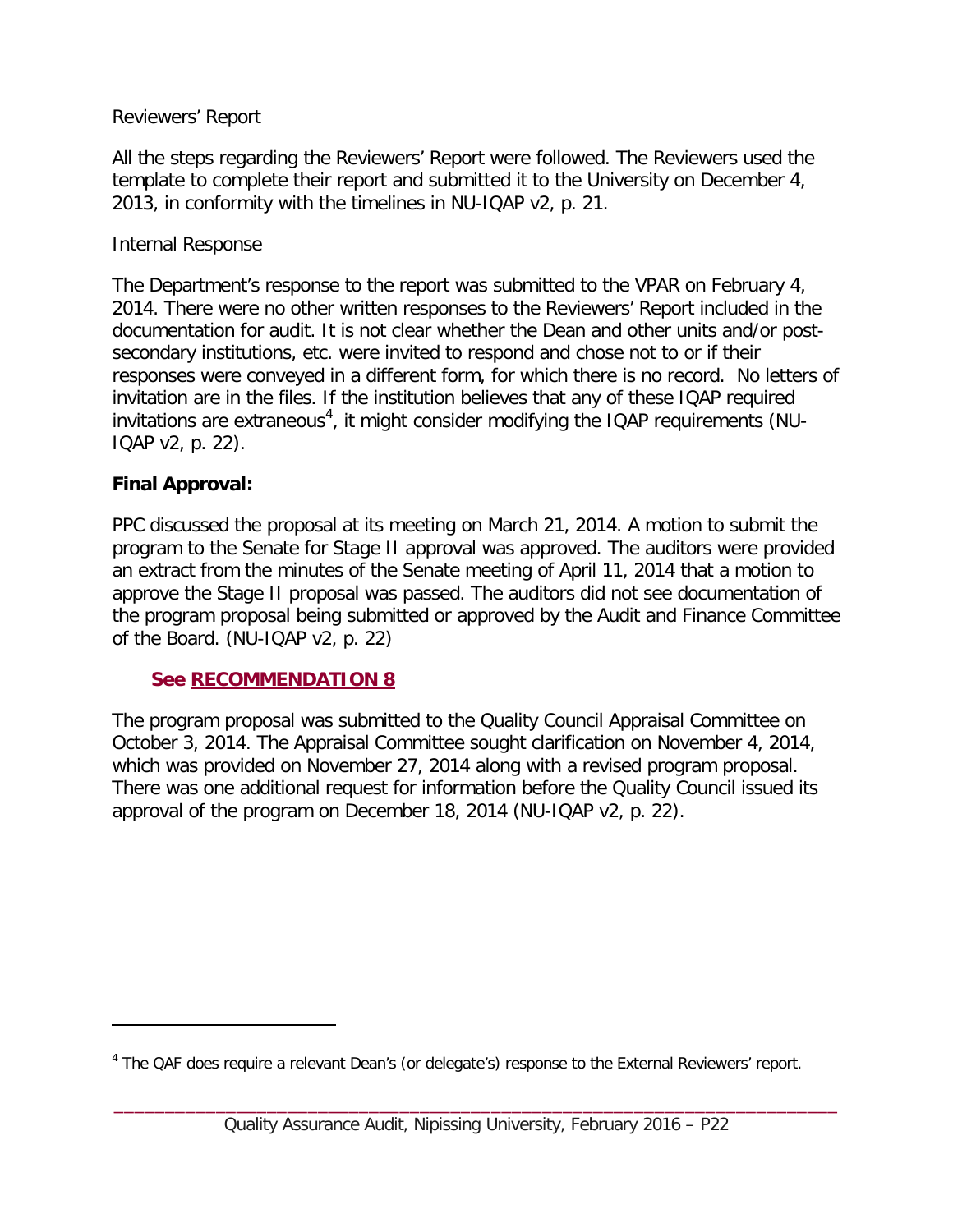#### **MAJOR MODIFICATIONS**

# <span id="page-25-0"></span>**1. Teacher Education: BEd**

#### **Introduction:**

The Bachelor of Education program is a signature program at Nipissing University and it has played a significant role in teacher education in Northeastern Ontario.

## **Stage I - Letter of Intent:**

The program modifications were initiated as a result of a Provincial government policy that required teacher education programs to increase in length from one to two years. In consultation with sister education programs and the Quality Council, the University determined that the changes in teacher education program requirements could appropriately be made through the protocol for major modifications rather than as a new program development.

The modifications were made under NU-IQAP v2, p. 25. The auditors noted that the processes used at Stage I conform to the IQAP. The Letter of Intent was approved by the Faculty Council on October 29, 2013 and then by PPC on November 22, 2013. PPC forwarded a motion to Senate recommending approval to progress to Stage II. An extract of minutes of the Senate meeting of December 13, 2013 indicates approval of this motion.

## **Stage II – Proposal:**

A comprehensive proposal was prepared using the relevant evaluation criteria in Appendix C and Appendix I (NUQAP v2, p. 25). The proposal was considered by the Senate Undergraduate Studies Committee (USC) on November 20, 2013 and December 3, 2013. On December 9, 2013 the proposal was sent from USC to PPC which approved it on December 13, 2013. Extracts from the minutes of the Senate meeting of January 17, 2014 indicate that Senate approved the major modifications to the BEd Concurrent and Consecutive programs.

## **Annual Report to the Quality Council:**

The Office of the VPAR provided a report on this major modification in the 2013-14 Annual Report of Major Modifications at Nipissing University to the Quality Council (NUQAP v2, p. 26).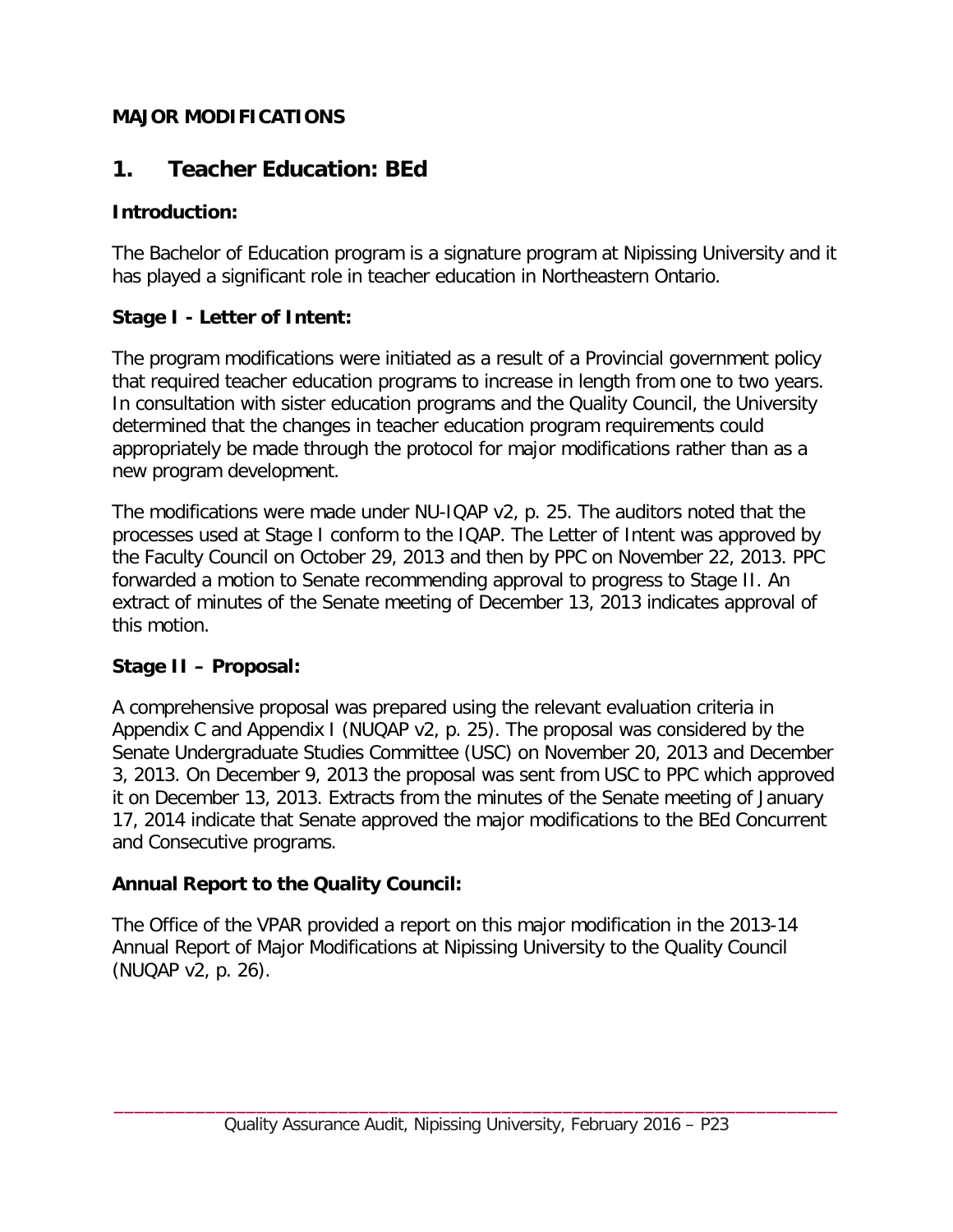## **Summary:**

From both the documentation that was provided in advance of the site visit and from meetings with the Dean and Registrar and Institutional Planning, the auditors have concluded that this major modification followed the University's IQAP process at all stages with the possible exception of having moved to Stage II before it appears Senate had approved this action.

# <span id="page-26-0"></span>**2. Master of Education: MEd**

# **Introduction:**

Curricular changes were made in the requirements for the MEd program in response to the expectations and needs of a more diverse student constituency. The modification changed the number of required and elective courses in the program (now two mandatory and eight elective courses vs three mandatory and seven elective courses). The change was implemented in Fall 2012. The auditors examined the process for this major modification for conformity with NU-IQAP, v1.

# **Stage I - Letter of Intent:** (NU-IQAP, v1, p. 23)

There was no letter of intent from the program because the program officials were not aware that the proposed change was a major modification. The Graduate Studies Council approved the curriculum change at its May 10, 2012 meeting and forwarded its recommendation to the Senate. There is no indication from the file that PPC received the proposal or issued its approval. According to the Graduate Program Director, the proposal was viewed as a minor modification and was approved on this basis.

# **Stage II – Proposal:** (NU-IQAP, v1, p. 23)

The file contains no evidence of a Stage II proposal being prepared or filed. However, the Graduate Program Director said that she was not aware that the change was filed as a major modification.

# **Governance:** (NU-IQAP, v1, p. 23)

There is no documentation of PPC's approval of the changes in the file. Documentation is provided that Senate approved the change to the program on June 1, 2012. But it is not clear when and in what way the decision was made to forward this as a major modification. The changes to the program were reported as major modifications in the University's Annual Report on Major Modifications to the Quality Council on July 31, 2013.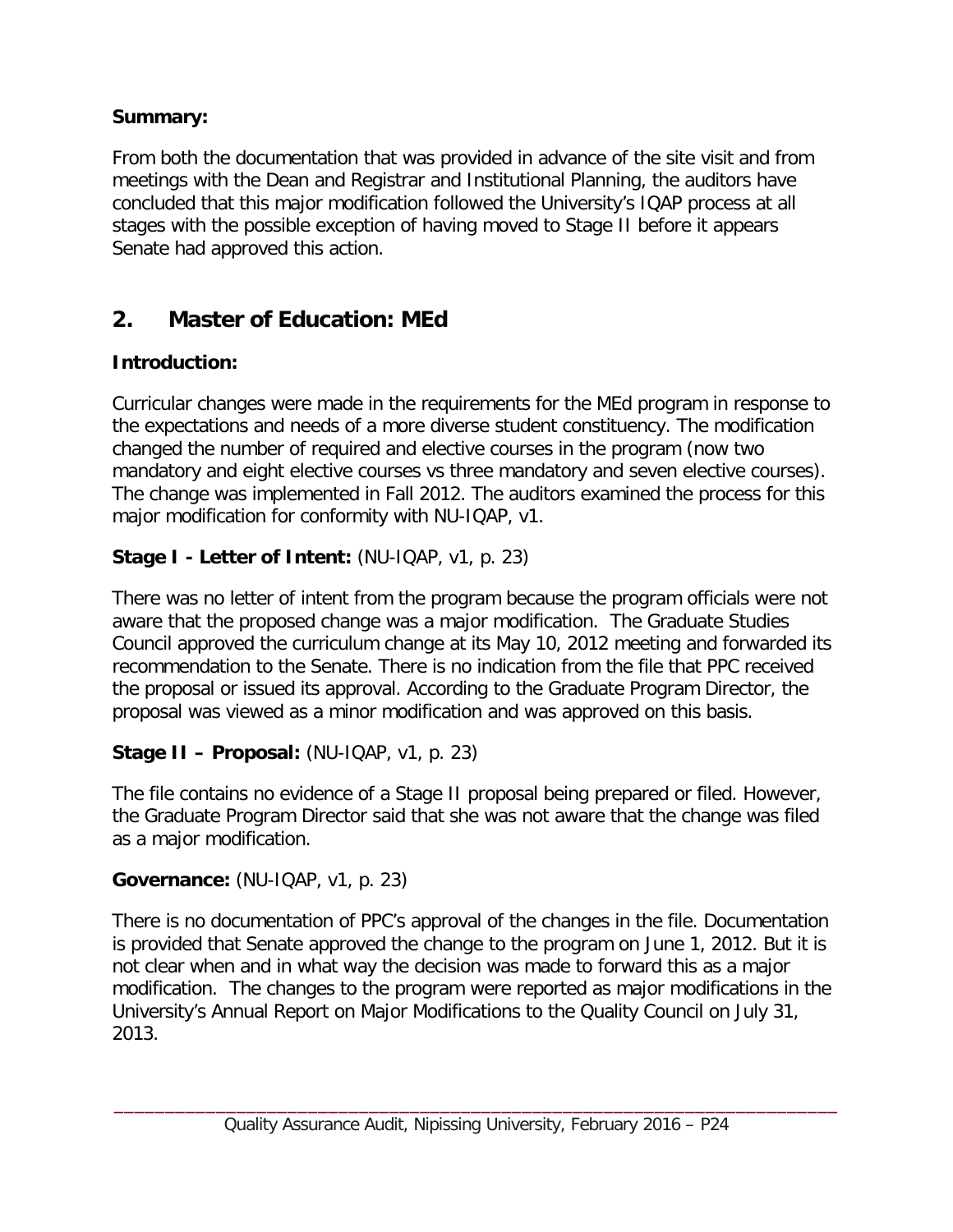## **Summary:**

The changes made to this program signals a need for Nipissing to clarify and refine the distinctions between minor modifications, major modifications, and program changes. The University might consider the appointment of an arbiter to determine these distinctions The respective roles of the Graduate Studies Council and the PPC in assessing and approving program changes also requires clarification. Academic reasons for changes such as those made to the Master of Education Program should be included in the documentation.

#### **SUGGESTION 7: Nipissing University should consider naming an arbiter to assist in identifying when a program change is a major or minor modification or a new program.**

## <span id="page-27-0"></span>**CONCLUSION**

In general, the auditors found that Nipissing University has been working diligently in following many of its processes in its IQAP. The auditors commend the University for engaging students throughout the review processes. They also commend the Provost and Vice-President, Academic and Research for briefing external reviewers in advanced of campus visits. The auditors were impressed by the willingness and candor of the Senior Academic Team to discuss both the opportunities and challenges in implementing a new Quality Assurance Program and IQAP. The notable problem that emerged across all cyclical program reviews audited was the absence of final assessment reports and implementation plans. The creation, approval, posting and distribution of the program's FAR and Implementation Plans as well as the provisions for tracking the Implementation Plan had not been done at the time of the auditors' visit for any programs reviewed. These are "Causes for Concern" as defined in the Quality Assurance Framework (QAF 2.5.2). The absence of decisions and action on recommendations to improve a program or remedy serious program deficiencies may be affecting the quality of student learning and, as observed by the auditors, is having an effect on the morale of faculty in these programs.

The audit report makes eight recommendations in areas where the auditors found that the University was not undertaking its quality assurance practices in conformity with the IQAP. Three of these recommendations are flagged as "Causes of Concern." The shortcomings identified in these recommendations require immediate action." The Report includes seven suggestions about how quality assurance practices might be improved.

The following are the auditors' recommendations and suggestions for Nipissing University's quality assurance process: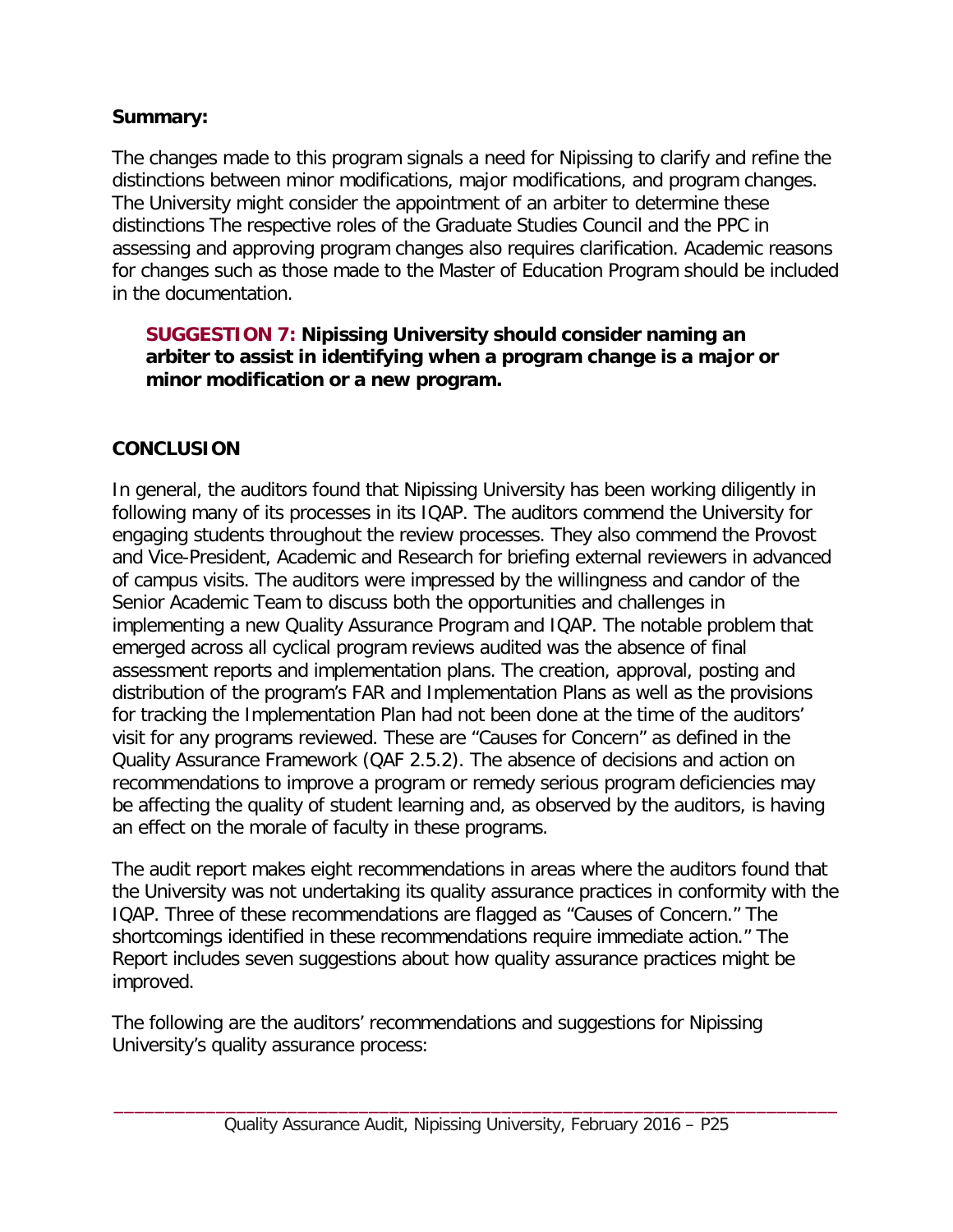#### <span id="page-28-0"></span>**RECOMMENDATIONS**

#### **Nipissing University must:**

- **1.** comply with its IQAP to follow the processes for appointment of internal and external reviewers for cyclical program reviews or change the IQAP;
- **2.** prepare and post on its website the Institutional Executive Summary and Associated Implementation Plan for each cyclical program review;
- **3.** prepare and send the Final Assessment Report and Implementation Plan for each cyclical program review to Senate and to the Ontario Universities Council on Quality Assurance;

#### **CAUSES FOR CONCERN**

- **4.** comply with its IQAP and implement the follow-up monitoring process identified in the IQAP for each program review;
- **5.** ensure that the external and internal reviewers appointed are at "arm's-length" from the program to be reviewed;
- **6.** ensure that the relevant officials (e.g. Dean; Provost and Vice-President, Academic and Research) review and provide feedback to the program on selfstudies created for cyclical program reviews to ensure that the self-study contains the information required in the IQAP;
- **7.** review its list of programs offered against its cyclical program review schedule to ensure the review schedule is up-to-date and that every program is scheduled for review at least once every eight years; and
- **8.** ensure that there is formal documentation of the approval of relevant governance bodies including Faculty Council, Senate Committees and Senate for quality assurance processes that require these approvals.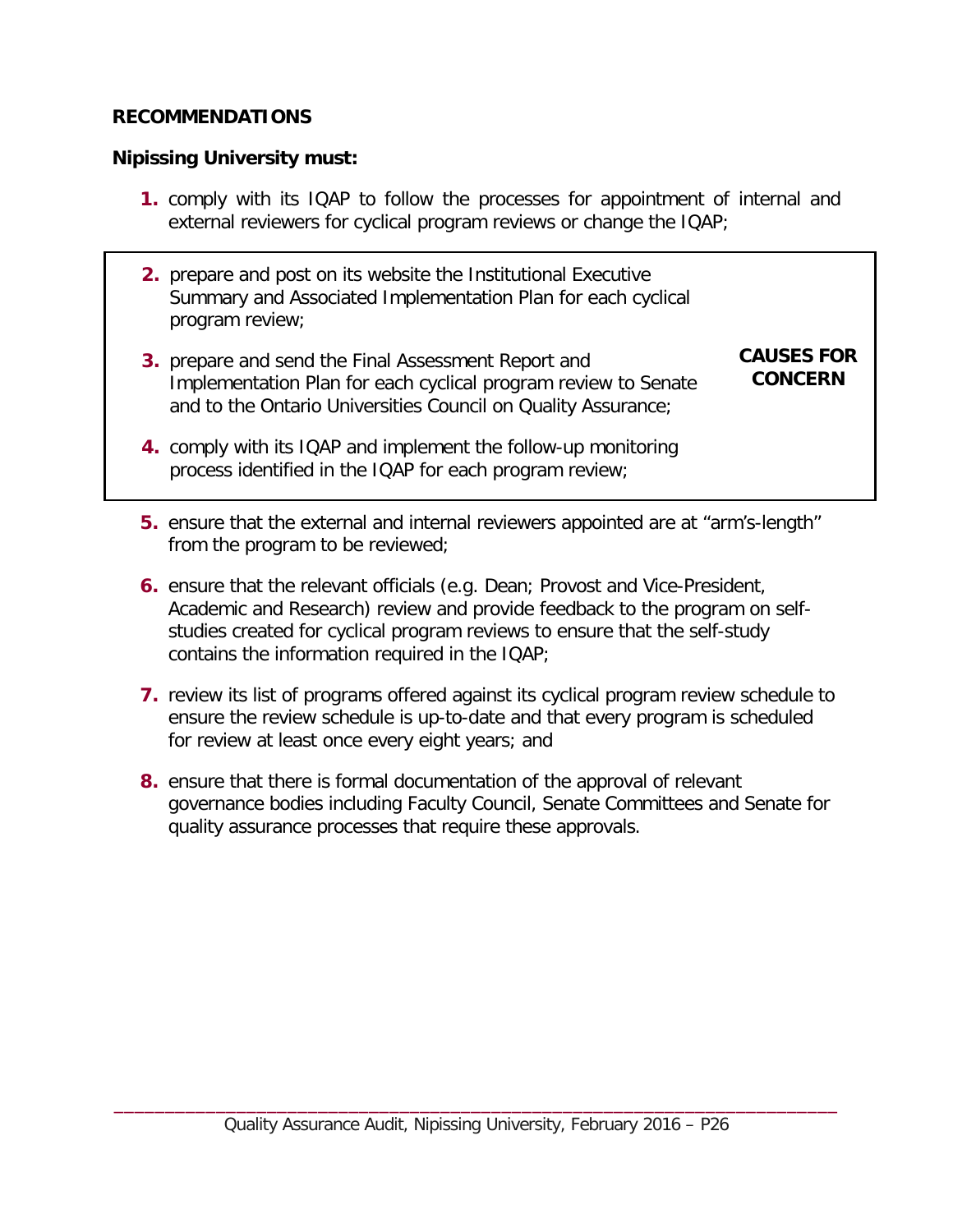#### <span id="page-29-0"></span>**SUGGESTIONS**

#### **Nipissing University should:**

- **1.** consider requiring that the responsible authority sign and date the self-study as confirmation that it has been approved;
- **2.** consider developing a template for self-studies for cyclical program reviews;
- **3.** clarify the role of the Provost and Vice-President, Academic and Research in the preparation of Final Assessment Reports to the PPC, and ensure that written documentation of Senate approval is included in the files;
- **4.** clarify the role of the Planning and Priorities Committee in reviewing the selfstudy for cyclical program reviews;
- **5.** consider clarifying in the IQAP who the final authority is to sign off on the documentation to be sent to the Reviewers for a cyclical program review;
- **6.** ask external reviewers to send their Reviewers' Report to the Provost and Vice-President, Academic and Research; and
- **7.** consider naming an arbiter to assist in identifying when a program change is a major or minor modification or a new program.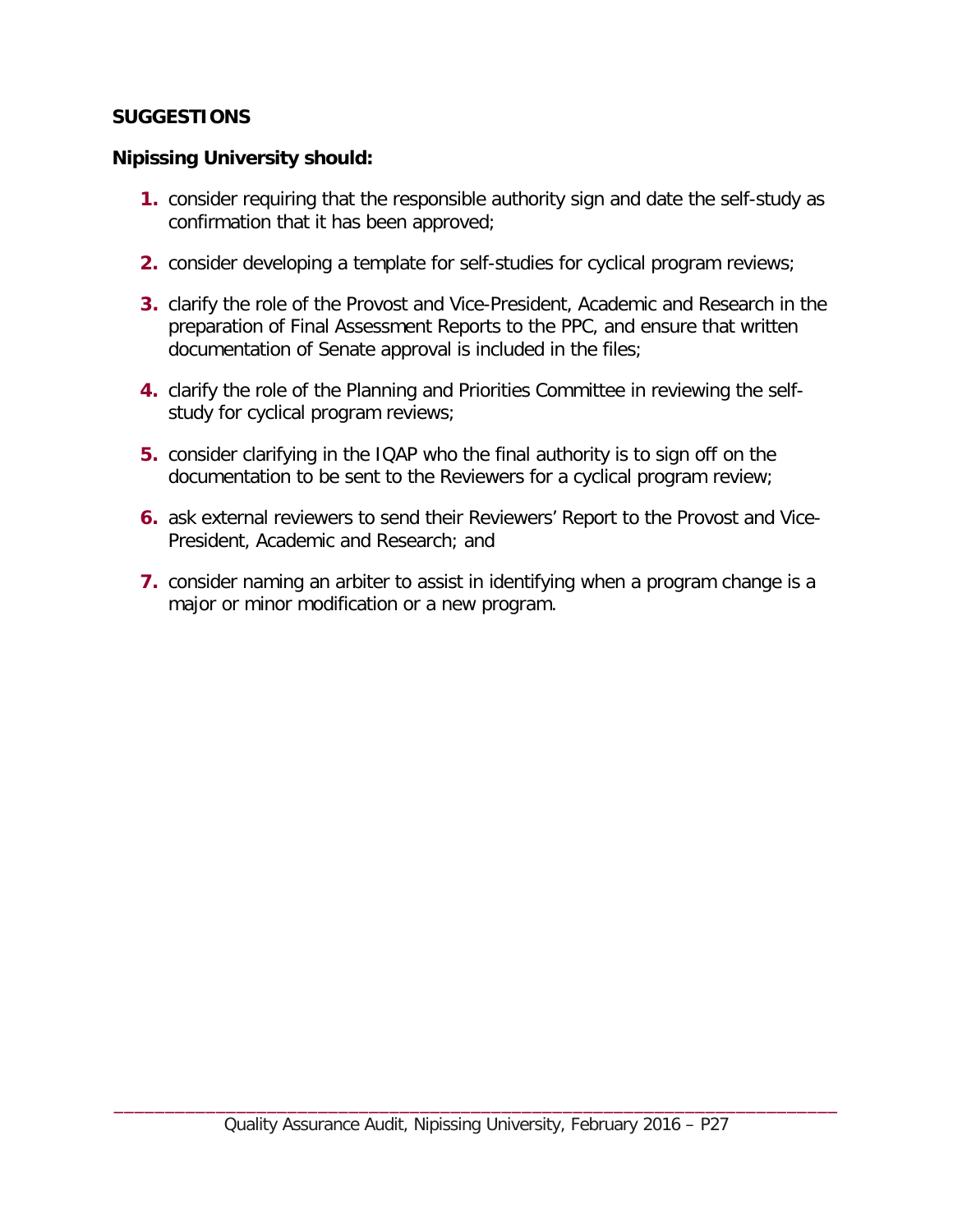## <span id="page-30-0"></span>**Appendix A: Auditors**

## **Dr. Caroline Andrew**

For over 30 years, Dr. Andrew has led an academic and professional career at the University of Ottawa. She is currently a full professor at the School of Political Studies as well as the Director of the Centre on Governance. Dr. Andrew was also Dean of the Faculty of Social Sciences from 1997-2005 and she was appointed a Distinguished University Professor for 2006-2007. As Dean, Dr. Andrew oversaw the cyclical review of several undergraduate programs in the Faculty of Social Sciences, including Psychology, Women's Studies and Sociology. Over the course of the reviews, her responsibilities included working in collaboration with the program directors to submit the autoevaluations, meeting with the external evaluators and ensuring all program recommendations were met.

Dr. Andrew played a key role in the creation of the University of Ottawa's Women's Studies program. In addition, Dr. Andrew is part of an evaluation team for Youth Futures, a program she established that offers summer employment, leadership training and exposure to post-secondary education to high school students from families with little to no experience with post-secondary education. Dr. Andrew received the Ontario Francophonie Award (Francophile) in 2011 for her significant contribution to the advancement of the French language and culture in Ontario.

# **Dr. Paul Axelrod**

Dr. Axelrod is a Professor and former Dean (2001-2008) in the Faculty of Education at York University. He is the author of numerous publications on higher educational history and policy development. His books include Scholars and Dollars: Politics, Economics and the Universities of Ontario, 1945-1980; Making a Middle Class: Student Life in English-Canada during the Thirties; The Promise of Schooling: Education in Canada, 1800-1914; Values in Conflict: The University, The Marketplace, and the Trials of Liberal Education, and (co-editor) Making Policy in Turbulent Times: Challenges and Prospects for Higher Education. He is the recipient of a number of academic honours, including the 2007 Smith Award for contributions to research and public policy on higher education awarded by the Council of Ontario Universities. His extensive administrative and service work includes, most recently, the chairing of York's Academic Planning, Priorities and Research Committee.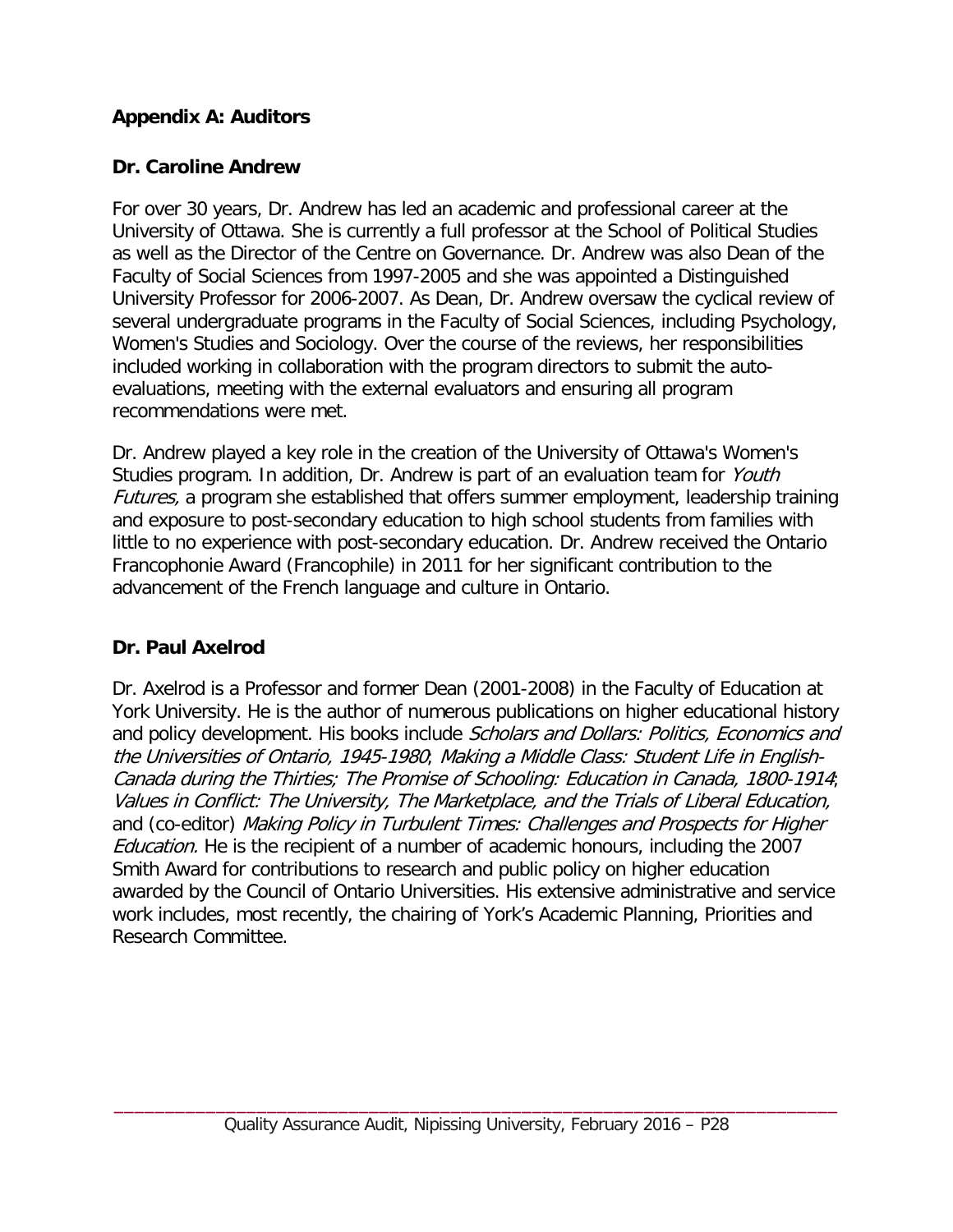#### **Dr. Anne-Marie Mawhiney**

Dr. Mawhiney is currently on leave from Laurentian University, having completed a six month term as acting Vice President Research from July 2014 to January 2015 and a four year term as Special Advisor to the President. In this role she was responsible for projects delegated by the President, including leading work on the 2012-2017 Strategic Plan, and on "Have your Say: Striving for Organizational Excellence 2011," the first survey on Laurentian faculty and staff engagement.

From October 2012 to October 2013 she was Acting University Secretary and Legal Affairs in addition to her role as Special Advisor. From 2002 to 2009, Dr. Mawhiney was Dean of the Faculty of Professional Schools, and previously led the Institute of Northern Ontario Research and Development as Director, initiating and coordinating numerous social scientific research projects.

With a background in social policy and a special interest in Indigenous policy, Dr. Mawhiney was instrumental in the development of the Honours Bachelor of Social Work (Native Human Services) program at Laurentian. She has edited, authored or coauthored three books and a number of book chapters and peer reviewed articles.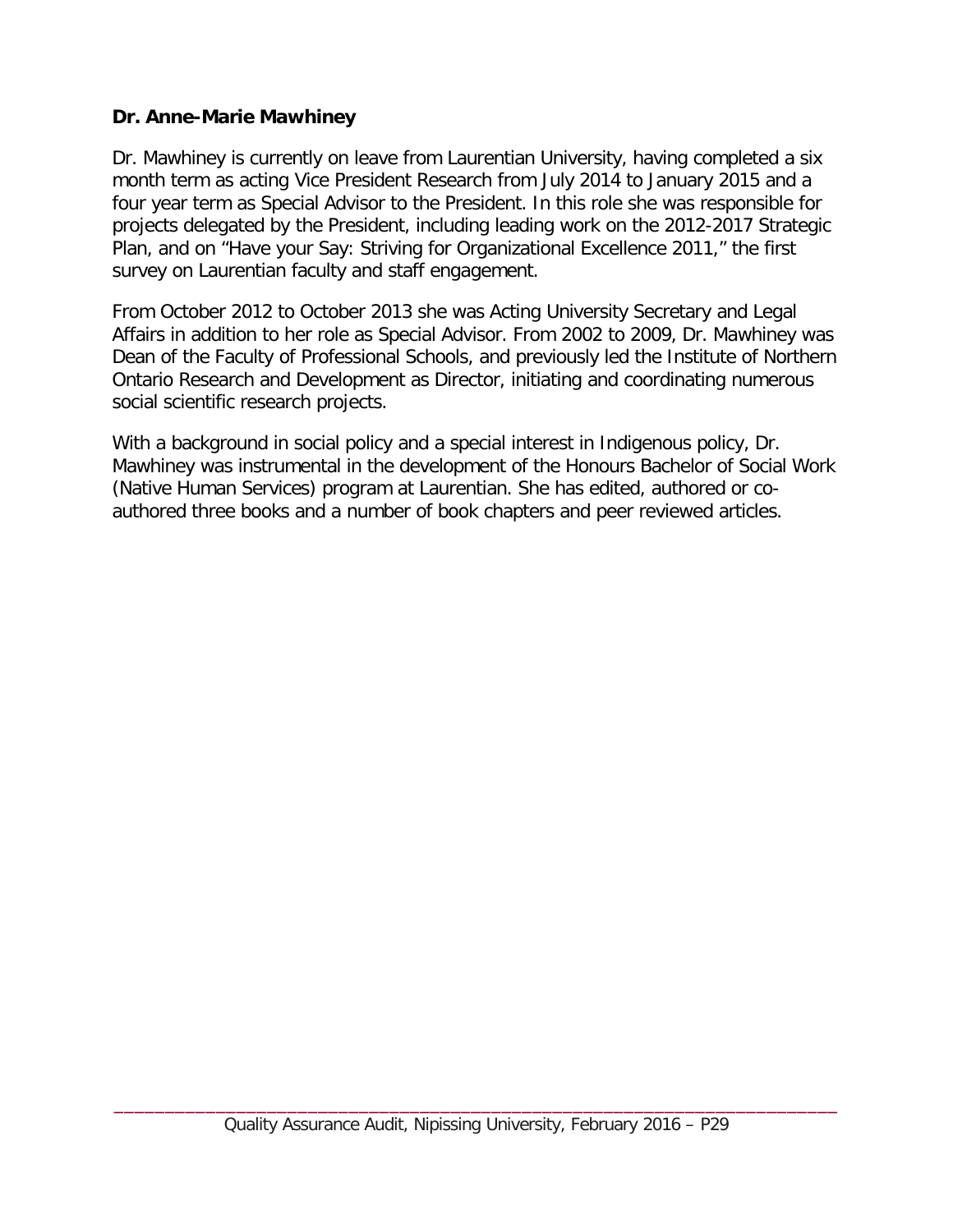## <span id="page-32-0"></span>**Appendix B: List of Documents Reviewed by Auditors**

All documents were provided in electronic format, or links were provided to the appropriate web address:

- **Duality Assurance Framework**
- Nipissing University's IQAP (ratified June 2011 and re-ratified June 2013)

#### **General Documents Reviewed**

- Nipissing University's Schedule of Cyclical Academic Program Reviews
- List of undergraduate and graduate degree programs as of September 29, 2014
- Status Report of 2012-2013 and 2013-2014 (for PPC)
- Status Report of 2013-2014 and 2014-2015 (for PPC)
- Annual Report on Major Modifications 2011-2012
- Annual Report on Major Modifications 2012-2013
- Annual Report on Major Modifications 2013-2014
- **Minutes of the meeting of the Nipissing University Audit Team October 28, 2014** and February 24, 2015
- Nipissing University's Membership List and Terms of Reference for its committees: Planning and Priorities Committee (PPC); Undergraduate Studies Committee (USC); and Graduate Studies Committee (GSC)
- **Nipissing University Senate Bylaws**

## **Program Documents for Social Welfare and Social Development**

- Unit reminder regarding review email from January 26, 2012
- PPC Agenda and Minutes from November 23, 2012
- Self-Study Brief November 8, 2012
- Unit's suggested list of internal and external reviewers emails from April 27, 2012
- **Invitations/responses: internal and external reviewers emails from June 16, June** 26, July 19, July 31, 2012
- Confirmation of review dates email from July 12, 2012
- Sample Report Template provided to the review team email from February 1, 2013
- **Sample Report Template**
- Self-Study sent to external reviewers email from November 28, 2012
- Self-Study sent to internal reviewers email from November 29, 2012
- Site Visit Agenda sent to review team email from January 18, 2013
- Site Visit Agenda
- External reviewers' Report and Email March 1, 2013
- Unit Response and Email May 9, 2013
- Dean's Response and Email May 9, 2013
- **PPC Agenda and Minutes from September 20, 2013**
- **PPC Agenda from November 22, 2013**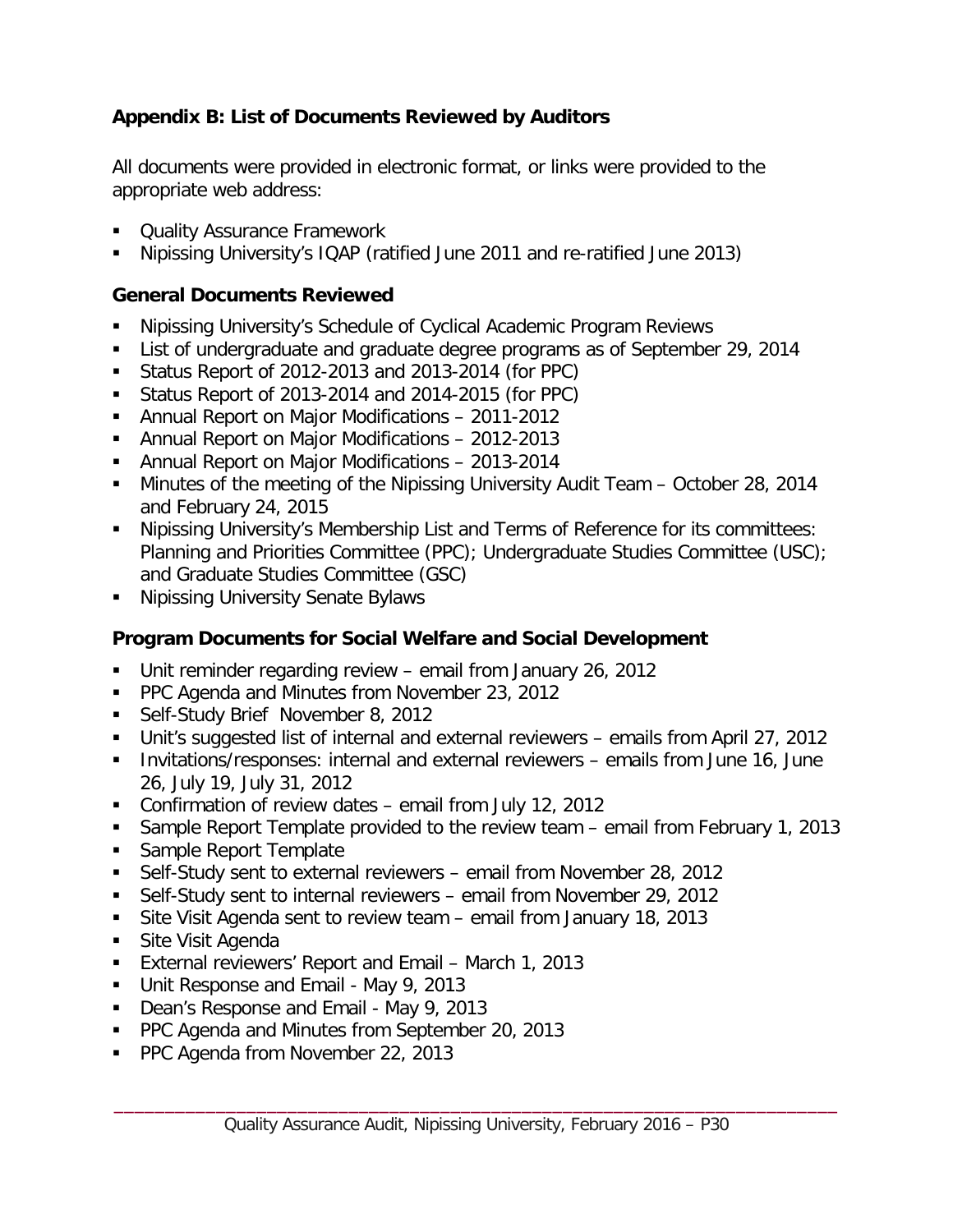PPC Recommendation of Final Assessment Report to Senate (Draft Report to Senate, November 22, 2013

#### **Program Documents for Native Studies**

- Unit reminder regarding review emails from January 23, April 9, and June 10, 2013
- Unit/Dean meeting with the VPAR to review self-study document email from July 30, 2013
- **PPC Agenda and Minutes from December 13, 2013**
- **Self-Study Brief December 13, 2013**
- Units suggested list of internal and external reviewers emails from September 13, October 18, October 29, and October 31, 2013
- Confirmation of review dates email from October 24, 2013
- Sample Report Template provided to review team email from February 4, 2014
- Teleconference with the VPAR email from February 5, 2014
- Self-Study sent to review team emails from January 22, 2014
- Site Visit Agenda
- **External reviewers' Report and Email June 9, 2014**
- Unit Response and Email October 19, 2014
- Dean's Response from June 26, 2014
- Dean's Email from July 2, 2014
- PPC agenda and minutes from October 24, 2014

# **Program Documents for History**

- Unit reminders regarding review emails from January 23, 2013 and April 9, 2013
- Meeting to discuss review procedures email from February 13, 2013
- History and Classical Studies to be reviewed separately email from June 10, 2013
- Unit/Dean meet with VPAR to review self-study document email from July 9, 2013
- **PPC agenda and minutes from November 22, 2013**
- **Self-Study Brief November 1, 2013**
- Unit's suggested list of internal and external reviewers emails from July 9, 2013
- Invitation to internal and external reviewers emails from July 12, August 2, September 18, and September 19, 2013
- Confirmation of review dates email from August 13, 2013
- Reviewers' Report Template sent to review team email from February 25, 2014
- Self-Study sent to review team emails from December 5, 2013 and February 5, 2015
- **External reviewers' Report and Email March 25, 2014**
- Unit Response and Email April 11, 2014
- Dean's Response from October 19, 2014
- Dean's Email from October 17, 2014
- **PPC agenda and minutes from October 24, 2014**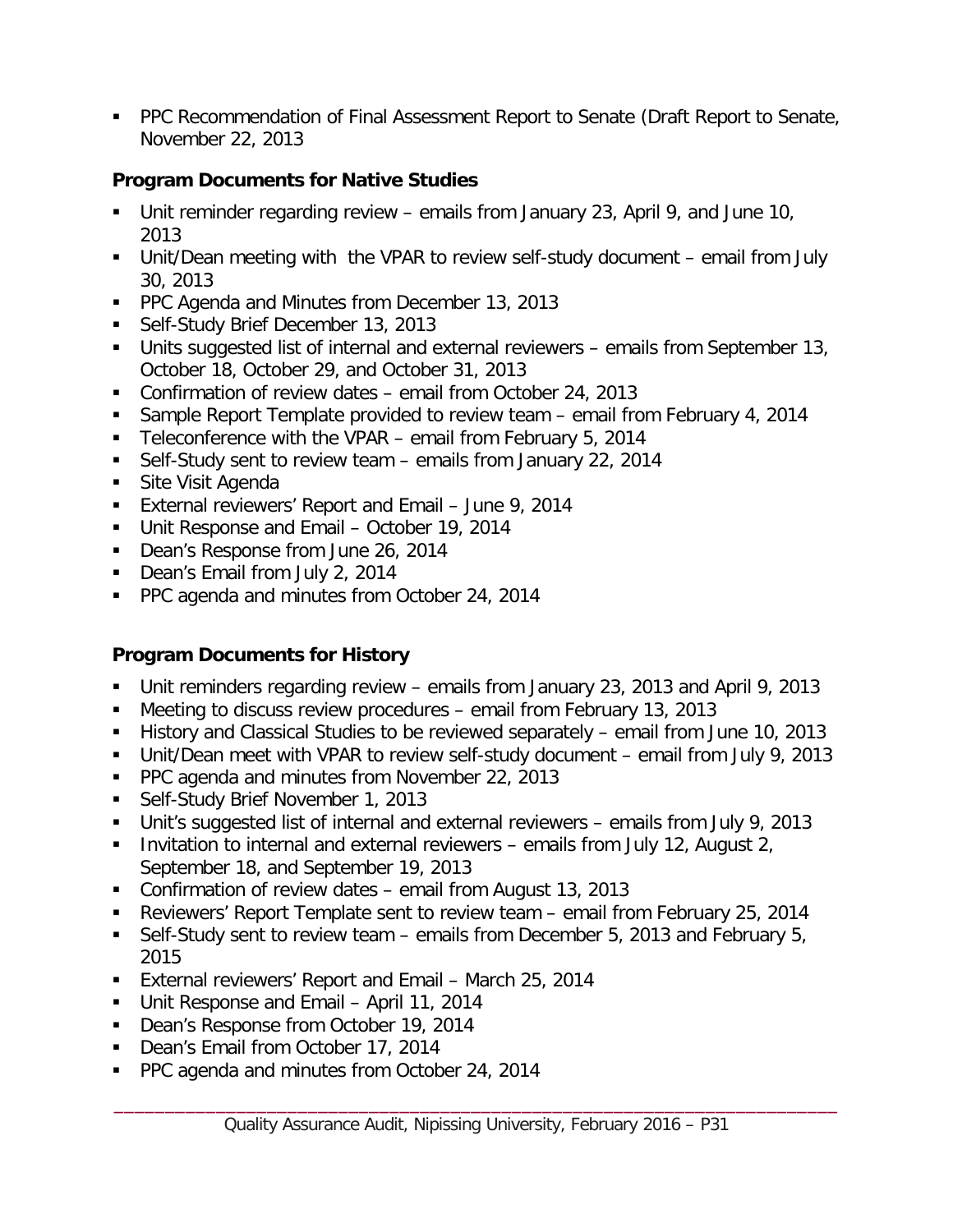## **Program Documents for Social Work**

- Stage 1 New Program Proposal (under UPRAC, 2008)
- Academic Planning Committee (APC) Meeting Agenda and Minutes December 11, 2009
- APC Report to Senate December 11, 2009
- **Senate Minutes December 18, 2009**
- **Stage II New Program Proposal February 23, 2012**
- PPC Meeting Agenda and Minutes March 2, 2012
- Email Notifying Unit of External Reviewers' Selection April 19, 2012
- Email Invitation to External Reviewers March 28, 2012 and April 16, 2012
- Email Confirmation of Review Dates April 27, 2012
- Email of Program Proposal and Site Visit Agenda to External Reviewers April 20, 2012
- Site Visit Agenda May 14 and 15, 2012
- External reviewers' Report and Email August 28, 2012
- Unit Response to the External Reviewers' Report undated
- Deans' Response to the External Reviewers' Report October 22, 2012
- PPC Agenda and Minutes October 26, 2012 and November 23, 2012
- Senate Minutes December 12, 2012
- Audit & Finance Committee Minutes January 14, 2013
- Appraisal Committee Letter to University June 20, 2013
- University Response to Appraisal Committee (Letter and Email) January 27, 2014
- Appraisal Committee Letter to University January 15, 2014
- University Response to Appraisal Committee (Letter and Email) February 19, 2014
- Quality Council Email and Letter to University March 13, 2014

# **Program Documents for Kinesiology**

- Stage I Letter of Intent September 2012
- GSC Minutes October 15, 2012
- **PPC Agenda and Minutes October 26, 2012**
- PPC Report to Senate October 26, 2012
- Senate Minutes November 16, 2012
- GSC Minutes- April 29, 2013
- GSC Motion for PPC Email April 30, 2013
- $\blacksquare$  PPC Agenda May 10, 2013
- PPC Memo to  $GSC May 23, 2013$
- Stage II Program Proposal May 2013
- Unit Email and List of External Reviewers September 12, 2013
- **Email Invitation to External Reviewers September 17, 2013**
- Email Confirmation of Review Dates September 19, 2013
- Email of Sample External Reviewer Report Template October 24, 2013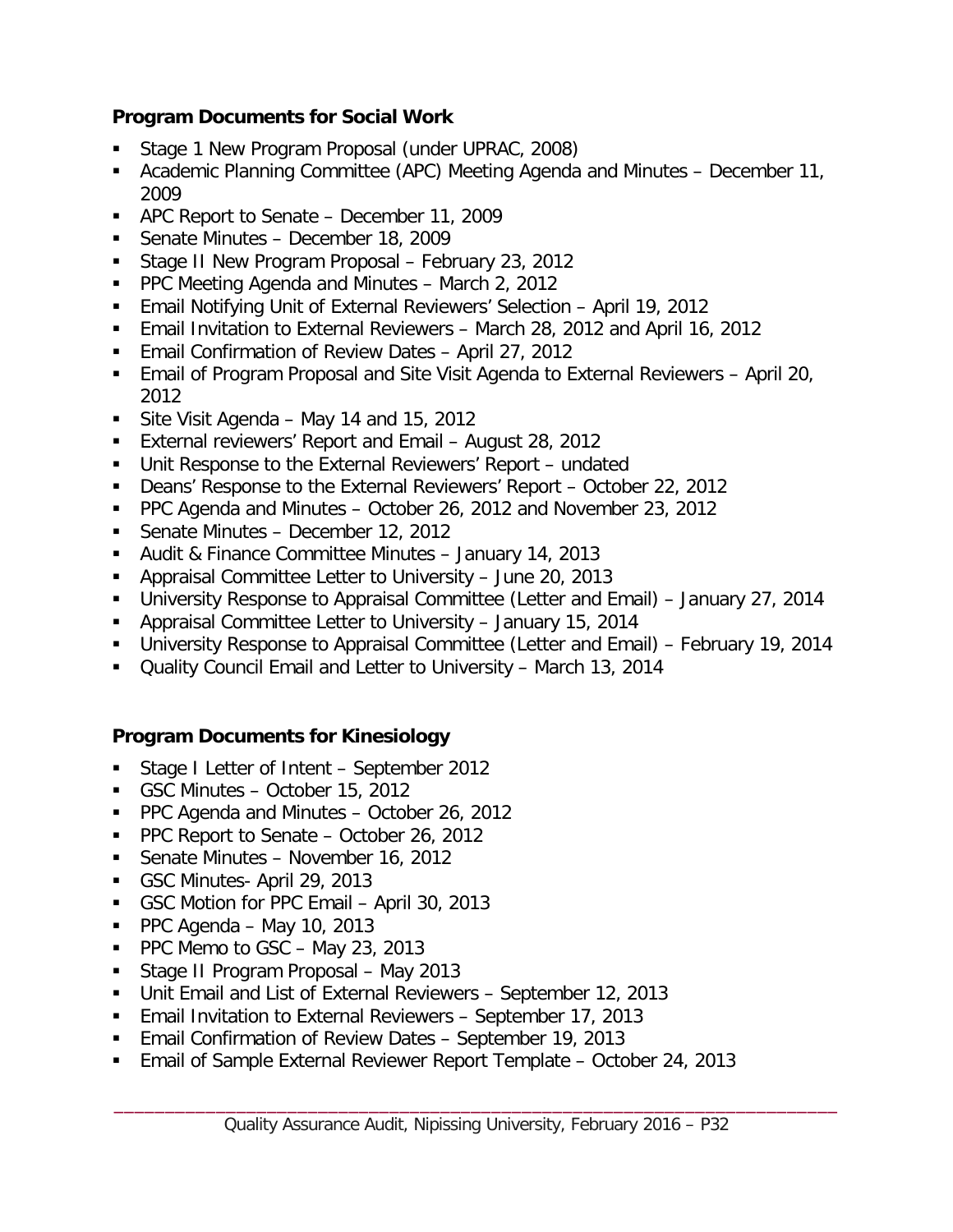- Site Visit Agenda November 7 and 8, 2013
- Email of Program Proposal to External Reviewers October 23, 2013
- Email of Site Visit Agenda to External Reviewers November 1, 2013
- External reviewers' Report and Email December 4, 2013
- Unit Response Report February 4, 2014
- **PPC agenda and minutes from March 21, 2014**
- PPC Report to Senate March 21, 2014
- Senate Minutes April 11, 2014
- Email of Program Proposal Brief to Appraisal Committee October 3, 2014
- Appraisal Committee Letter to University November 4, 2014
- University Response Letter to Appraisal Committee November 27, 2014
- Revised Program Proposal Brief November 27, 2015
- **Email from Appraisal Committee to University December 8, 2014**
- **Email from University to Appraisal Committee December 9, 2014**
- Quality Council Email to University December 18, 2014
- Quality Council Letter to University December 18, 2014

## **Program Documents for Teacher Education**

- ARCC minutes October 4, 2013
- ARCC report to the Education Faculty Council October 4, 2013
- Letter of Intent September 4, 2013
- **Faculty Council Minutes October 29, 2013**
- **PPC Agenda and Minutes November 22, 2013**
- **PPC Report to Senate November 22, 2013**
- Senate minutes December 13, 2013
- USC minutes November 20, 2013 and December 3, 2013
- **PPC agenda and minutes December 13, 2013**
- **PPC Report to Senate December 13, 2013**
- **Program Proposal Brief December 13, 2013**
- Senate Minutes January 17, 2014)
- 2013-14 Major Modifications Report July 31, 2014
- **Quality Council Letter from September 22, 2014)**
- **PVPAR response email from September 29, 2014)**
- U NU Letter to Quality Council September 29, 2014)
- **List of approved courses)**
- **List of courses by division**
- Year 1 and Year 2 courses

## **Program Documents for Master of Education**

**MEd Program Degree Requirements Proposal 2012**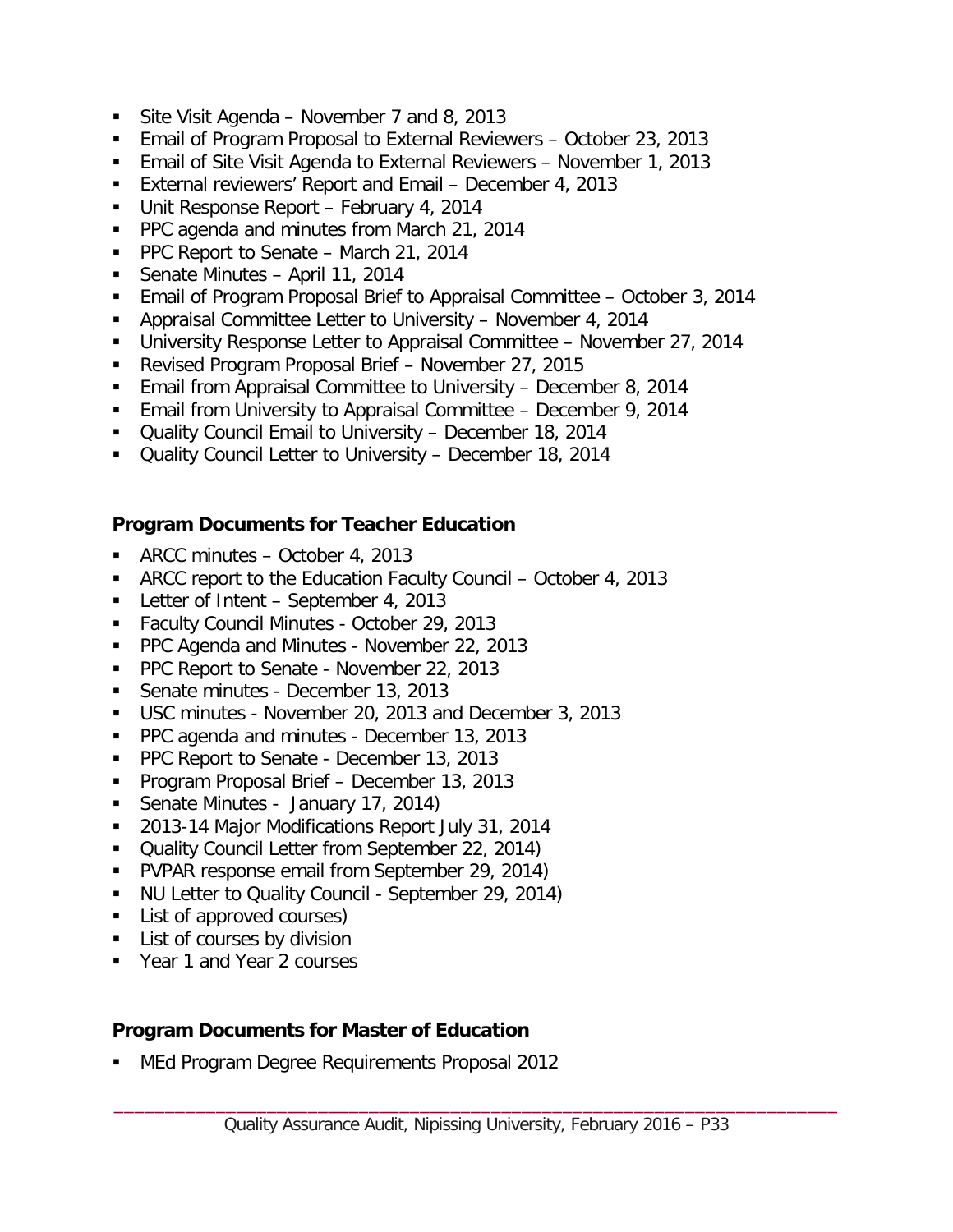- GSC Minutes May 10, 2012
- GSC Report to Senate May 10, 2012
- Senate Minutes June 1, 2012

#### **Program Documents for Geography and Environmental Geography**

- Report of the Academic Planning Committee December 10, 2010
- Senate agenda and minutes December 10, 2010
- Academic Regulations and Curriculum Committee (ARCC) minutes November 10, 2011
- USC Minutes and report December 15, 2011
- Senate minutes February 2, 2012
- **2011-12 Major Modifications Report to the Quality Council**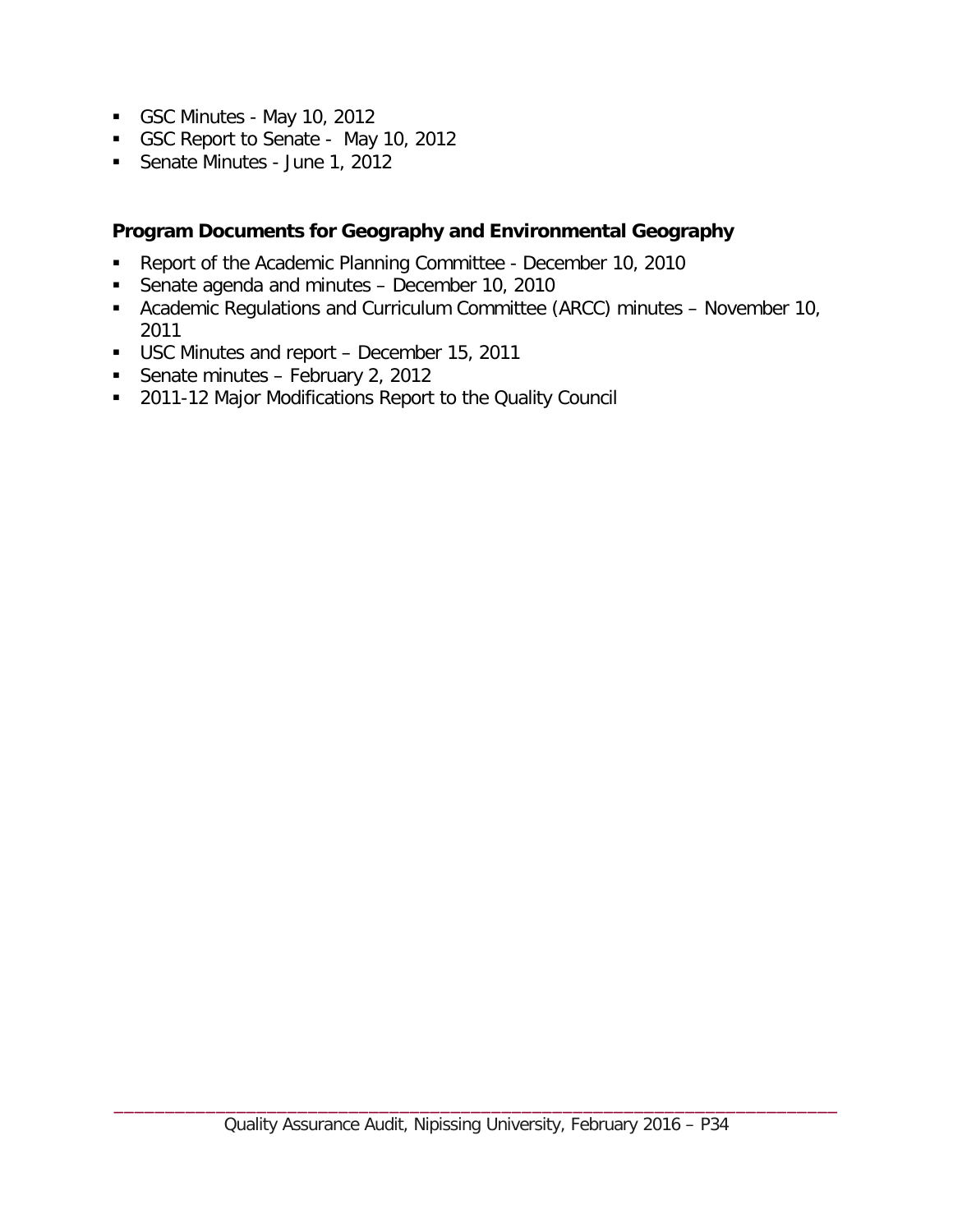# <span id="page-37-0"></span>**Appendix C: Schedule of Auditors' Site Visit**

| Auditors: | Caroline Andrew     | <b>Quality Assurance Secretariat:</b> |
|-----------|---------------------|---------------------------------------|
|           | Paul Axelrod        | Donna Woolcott                        |
|           | Anne-Marie Mawhiney | <b>Hillary Barron</b>                 |

# **Wednesday, March 25, 2015**

| <b>Time</b> | Participants                                                                                                                                                                                                                                                                                                                                                                  | Location |
|-------------|-------------------------------------------------------------------------------------------------------------------------------------------------------------------------------------------------------------------------------------------------------------------------------------------------------------------------------------------------------------------------------|----------|
| $9:00$ am   | <b>Audit Team Planning Meeting</b>                                                                                                                                                                                                                                                                                                                                            | F307     |
| 10:00 am    | Harley D'Entremont, Provost and Vice-President,<br>Academic & Research<br>Jamie Graham, Assistant Vice President, Institutional<br><b>Planning and Quality Assurance</b>                                                                                                                                                                                                      | F303     |
| 11:00 am    | <b>Bachelor of Social Work Program</b><br>Anne Wagner, Chair                                                                                                                                                                                                                                                                                                                  | F303     |
| 12:00 pm    | <b>Audit Team Meeting</b>                                                                                                                                                                                                                                                                                                                                                     | F303     |
| $1:00$ pm   | <b>Bachelor of Education Program (Teacher Education)</b><br>Carole Richardson, Interim Dean<br>Jamie Graham, Assistant Vice President, Institutional<br><b>Planning and Quality Assurance</b>                                                                                                                                                                                 | F303     |
| $2:00$ pm   | <b>Graduate Studies Council</b><br>Murat Tuncali, Interim Dean of Arts and Science<br>Carole Richardson, Interim Dean of Education<br>Hilary Earl- Graduate Coordinator MA<br>Michelann Parr- Graduate Coordinator MEd<br>Jeff Dech- Graduate Faculty in Social Science<br>Jennifer Barnett- Graduate Faculty in Education<br>Nancy Black, Library<br>Jamie Graham, Registrar | F303     |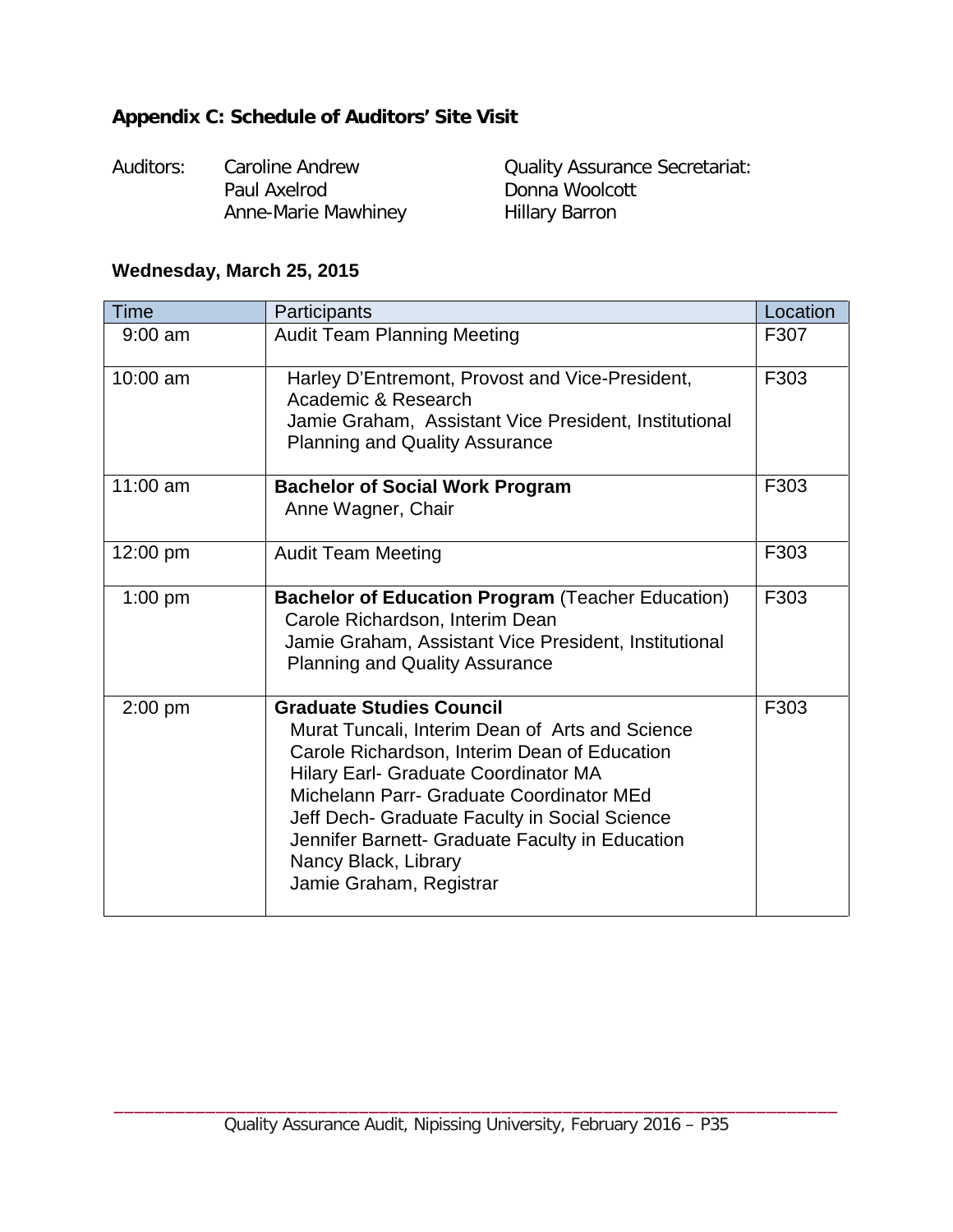# **Thursday, March 26, 2015**

| Time      | Participants                                                                                                                                                                                                                                       | Location |
|-----------|----------------------------------------------------------------------------------------------------------------------------------------------------------------------------------------------------------------------------------------------------|----------|
| $9:00$ am | <b>MSc Program in Kinesiology</b><br>Jim McAuliffe, Director, Physical & Health Ed<br>Carole Richardson, Dean of Education                                                                                                                         | F303     |
| 10:00 am  | <b>Meeting with Student Senators</b><br>Jordan Andrews (BSc Psychology $-4th$ year)<br>Kerri Sawyer (BA Marketing $-3^{rd}$ year)<br>Ian Hall (BA Criminal Justice $-4^{th}$ year)                                                                 | F303     |
| 11:00 am  | <b>Meeting with Deans</b><br>Carole Richardson- Education<br><b>Murat Tuncali- Arts and Science</b>                                                                                                                                                | F303     |
| 12:00 pm  | <b>Audit Team meeting</b>                                                                                                                                                                                                                          | F303     |
| $1:00$ pm | <b>Graduate program in History</b><br>Katrina Srigley, Chair<br>Françoise Noël                                                                                                                                                                     | F303     |
| 2:00pm    | <b>Senate Planning and Priorities Committee</b><br><b>Murat Tuncali</b><br>Roxana Vernescu<br>Greg Brown<br><b>Glenn Brophey</b><br>Matti Saari<br><b>Uldis Kundrats</b><br>Aroha Page<br><b>Elizabeth Ashworth</b><br>Jamie Graham<br>Nancy Black | F303     |
| $3:00$ pm | <b>BA/BSc Geography/Environmental Geography</b><br>Sean O'Hagan, Chair<br>Dan Walters                                                                                                                                                              | F303     |
| $4:00$ pm | <b>BA Social Welfare and Social Development</b><br>Larry Patriquin, Chair                                                                                                                                                                          | F303     |